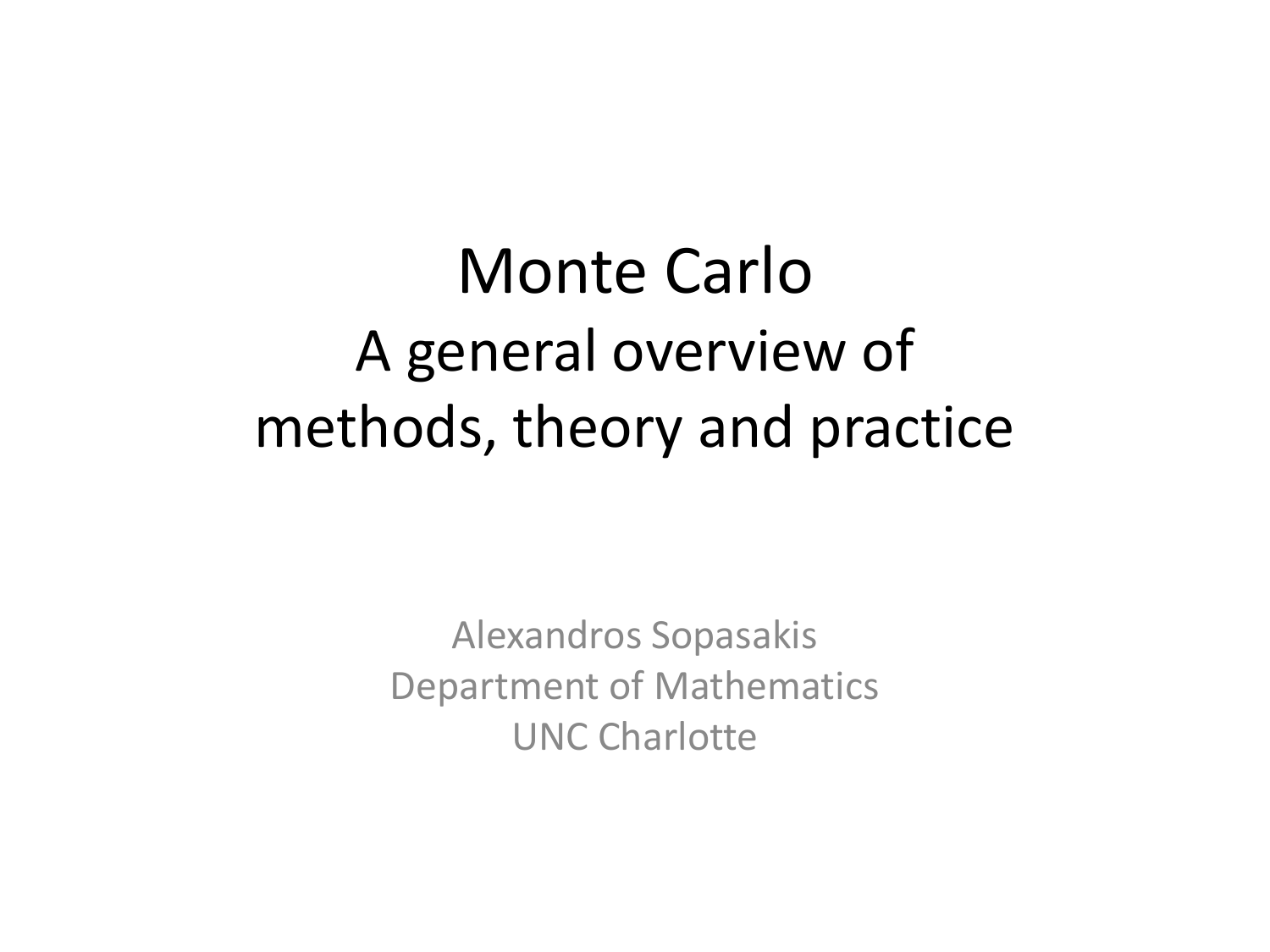# Lectures

- Lecture 1- Background and theoretical/analytical development of the Monte Carlo method
- Lecture 2- Numerical simulation practices and common techniques used in modern modeling applications
- Lecture 3- A research project perspective: application to traffic flow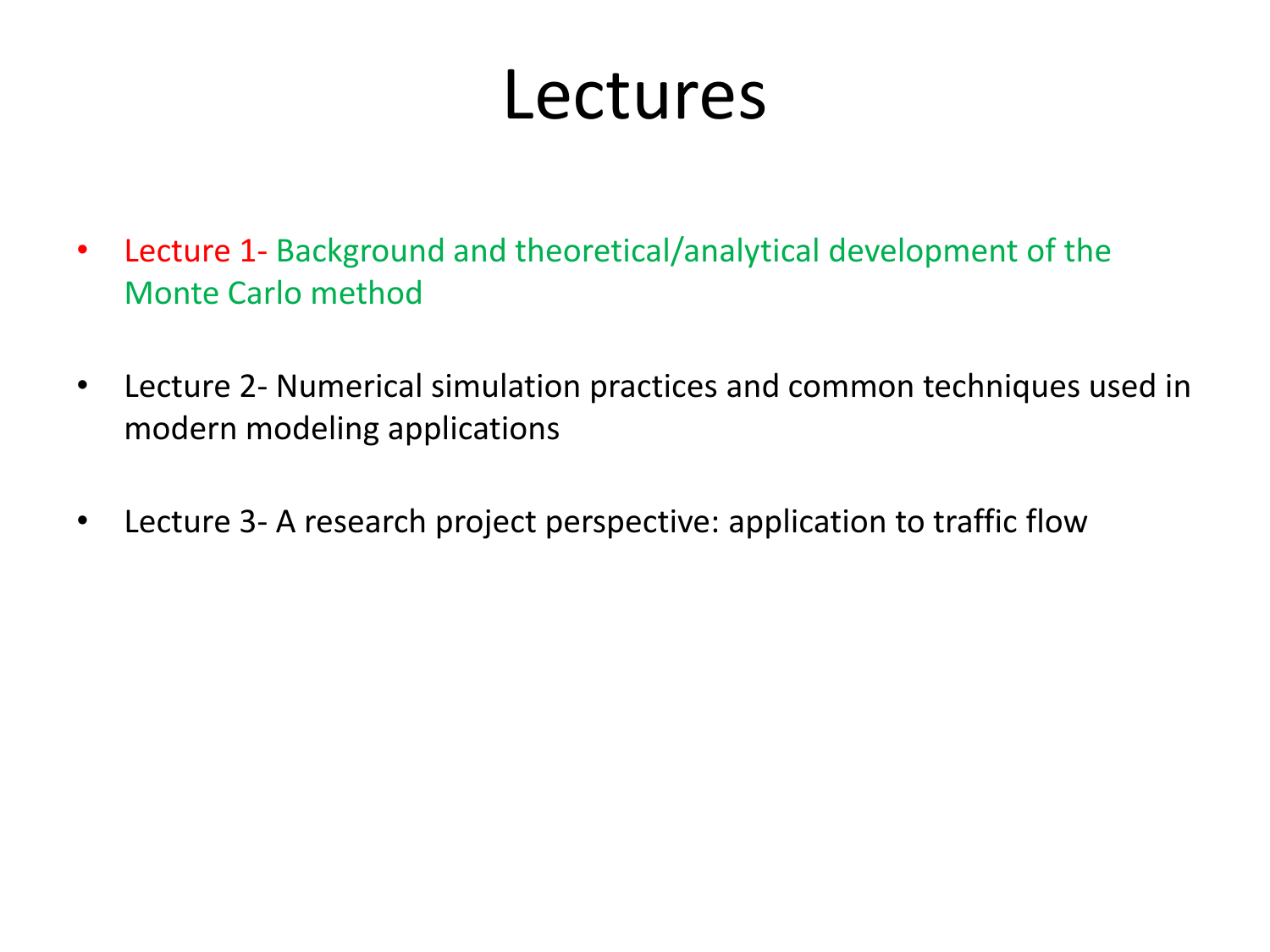## Historical background and general development

Monte Carlo simulation idea is older than the computer MC method originally used to estimate pathological integrals as well as  $\pi$ . Comte de Buffon showed in 1777 that:

$$
\frac{M}{N} \xrightarrow{N \to \infty} \frac{2l}{\pi d} \text{ for } d > l
$$

Wolf 1850 (3.1596)

Smith 1855 (3.1553)

Lazzarini 1901 (3.1415929)

William Thomson also describes an early 1901 MC method for the calculation of the motion of molecules undergoing collision in a gas (credit William Anderson).

- It is believed that the first real application of the statistical sampling method was undertaken by Enrico Fermi in the 1930s.
- Ulam, Metropolis and von Neumann reinvented Fermi's statistical sampling methods around 1947.
- Nicolas Metropolis named the *statistical sampling* method used at the time *Monte Carlo* in a paper published in 1949

Dorrie in 1965 solves the equivalent of "Buffon's needle" example using MC methods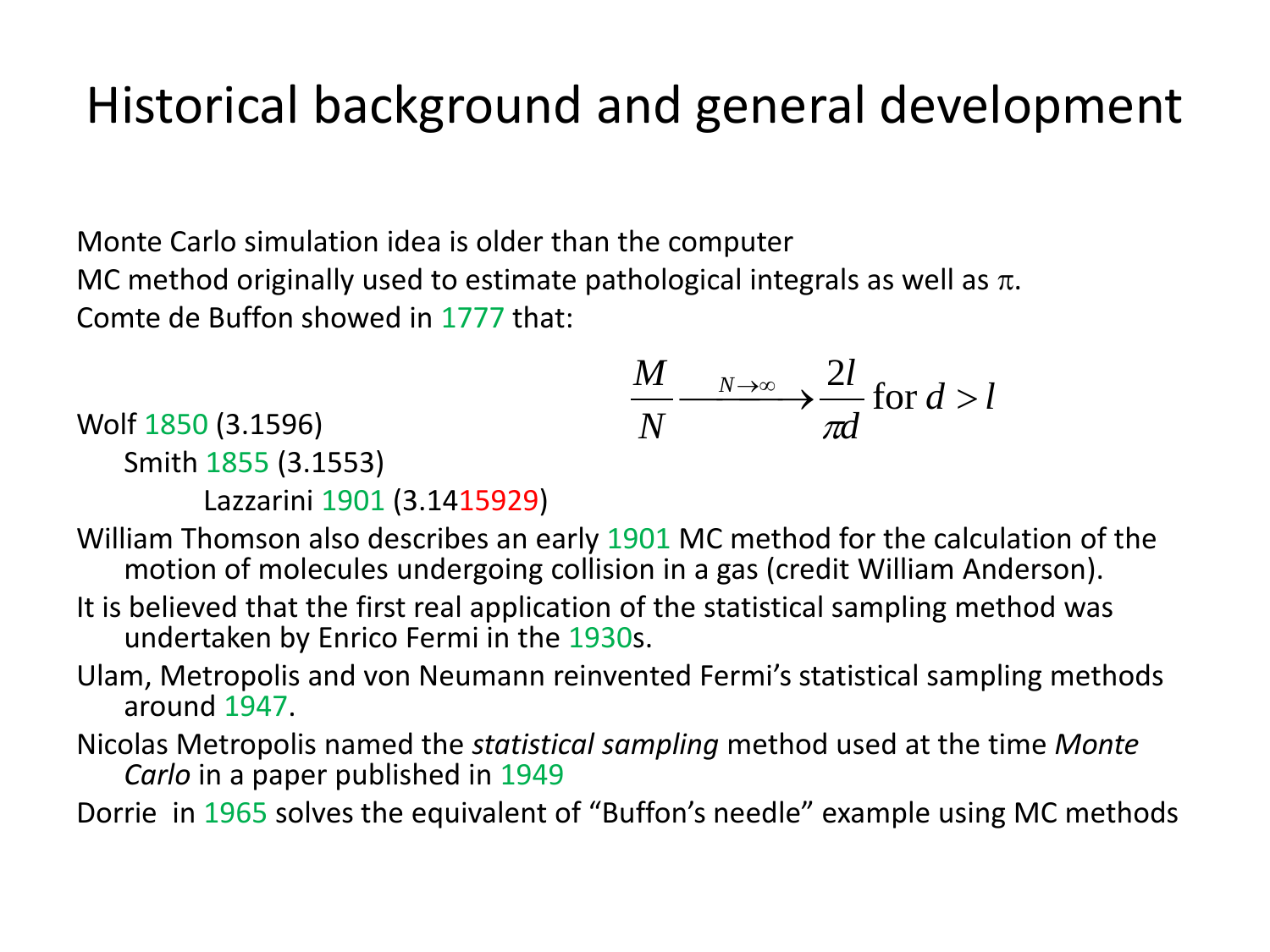#### Beliefs and facts about Monte Carlo

*"The only good Monte Carlo is a dead Monte Carlo"* Trotter and Tukey 1954

*"Anyone who considers arithmetic methods of producing random digits is, of course, in a state of sin"* John Von Neumann, 1951

- Simple Monte Carlo The direct modeling of a random process (queuing problems)
- Sophisticated Monte Carlo Methods which recast deterministic problems in probabilistic terms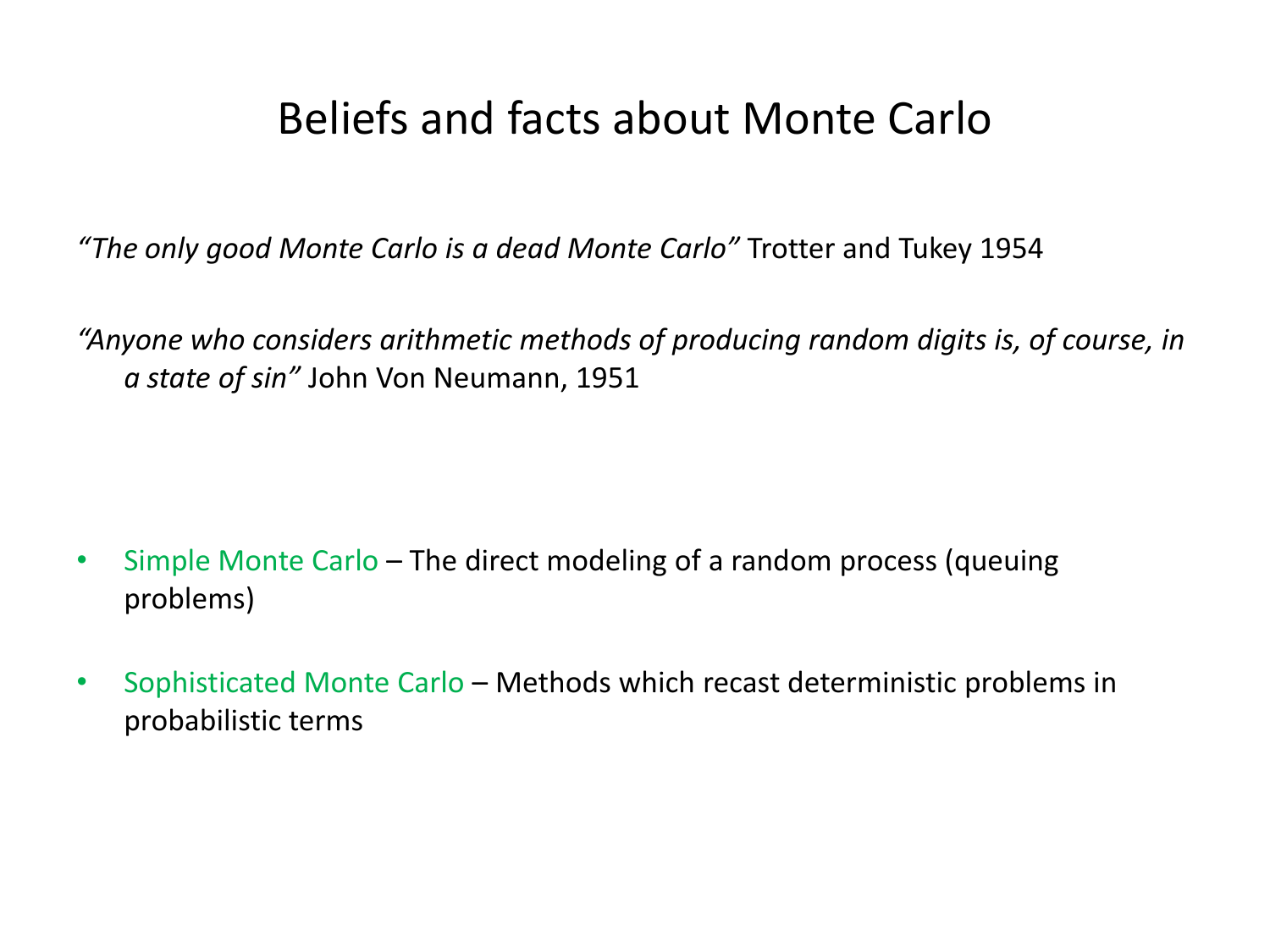# Monte Carlo Simulation: an archetypical example

Integrating pathological functions:

$$
f(x) = \sin^2(1/x)
$$

The integral  $I(x) =$ is bounded by  $0 \leq I(x) \leq x$ *x*  $I(x) = \int \sin^2(1/y)dy$ 

 $0.9$  $0.8$  $0.7$  $0.3$  $0.2$  $0.1$  $-0.2$  $-0.6$  $-0.4$  $0.2$  $0.4$  $0.6$ -0.8  $0.8$ 

MC approximation of a pathological integral

To use MC we choose

- random number u distributed between 0 and x and another
- random number **v** between 0 and 1.

These will represent our horizontal and vertical coordinates on the plot of f(x).

The probability that this point  $(u,v)$  will be below the line of  $f(x)$  is  $I(x)/x$ .

Thus for a large number N of these random points we count the number M of those bellow the line f(x) and obtain,  $\int \sin^2(1/y)dy$ <br>  $0 \le I(x) \le x$ <br>
distributed between 0 and<br>
between 0 and 1.<br>
ur horizontal and vertical<br>
is point (**u,v**) will be belov<br>
er N of these random poir<br>
and obtain,<br>  $I(x) = \lim$ 

$$
I(x) = \lim_{N \to \infty} \frac{Mx}{N}
$$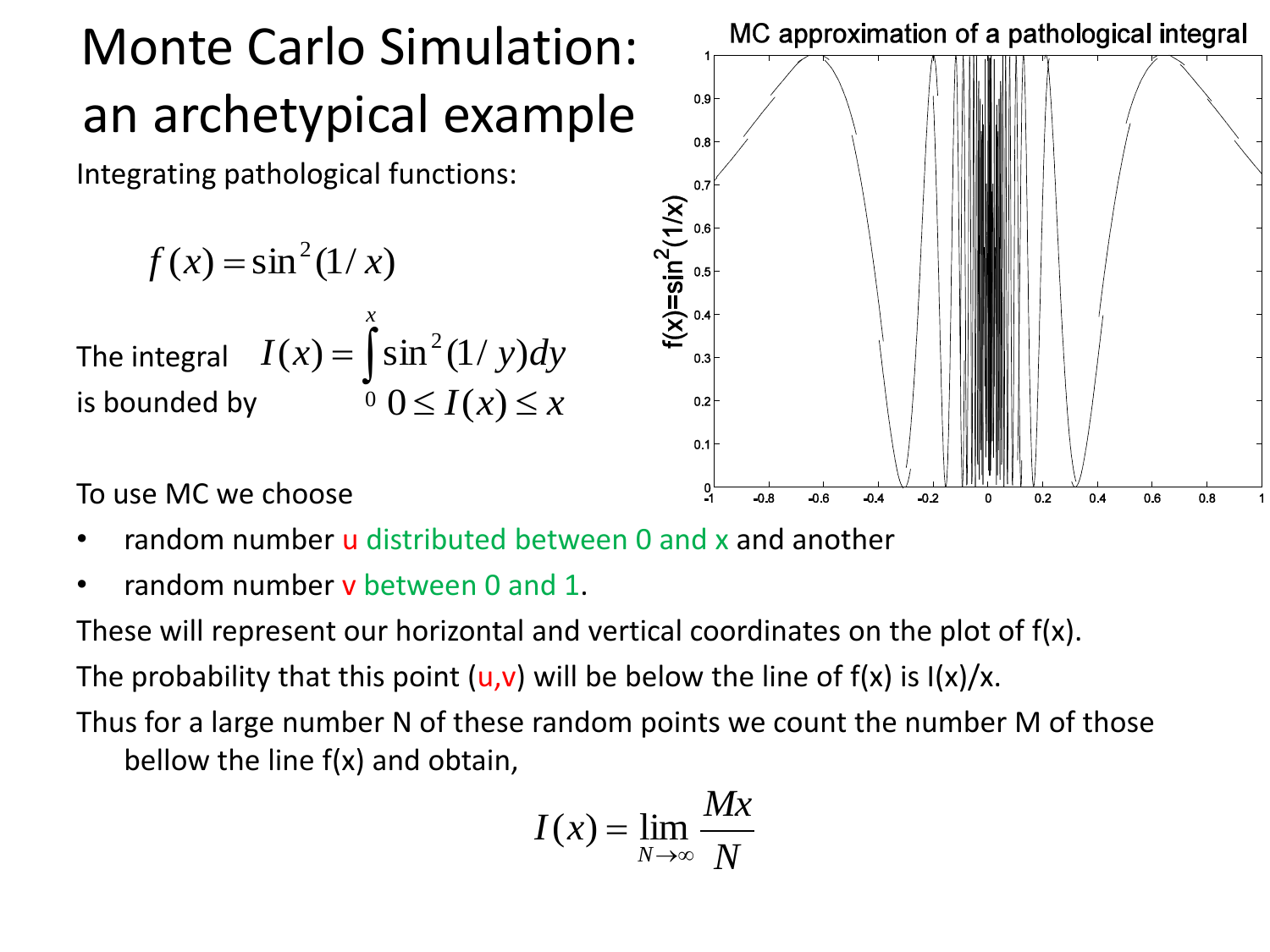## Some facts to put things into perspective

- One liter of air at standard temperature and pressure contains about 3x10^22 molecules (oxygen, nitrogen, carbon dioxide, etc…).
- The atmosphere of the earth contains 4x10^21 liters of air or about 1x10^44 molecules (all moving around and colliding).
- Clearly it is not feasible to solve Hamilton's equations for these systems Too many equations
- Surprisingly however the macroscopic properties of air or gas are well-behaved and many times predictable.
- We can conclude that there must be something special about the behavior of the solutions of these many equations which "averages" out and gives us a predictable behavior for the system.

This is where **statistical mechanics** is employed!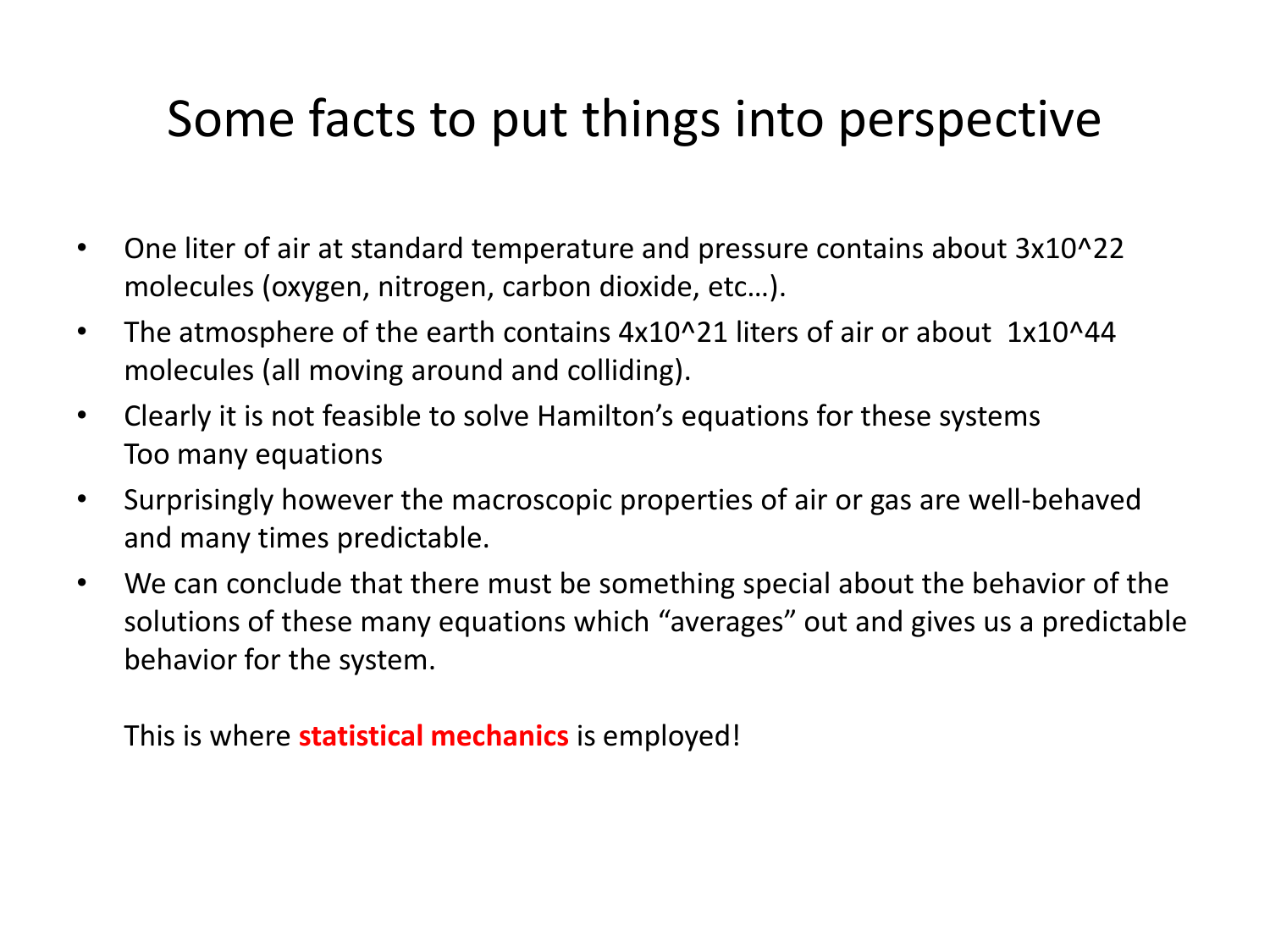## Facts About Simulating Large Systems

Let's consider a system which we wish to solve using a computational method.

- The most straightforward approach is to put this system into a lattice.
- Let's assume a small system of 10x10 (2 dimensional) lattice arrangement
- Suppose that each spin on every lattice node is allowed to take only two values:  $+1, -1$
- Thus this small system has a total 2^100=33,554,432 possible states
- Fact: *even for a small problem it would be impossible to visit all states of the system!*
- Imagine the situation even if we only wish to model just one liter of oxygen=10^22 molecules. Furthermore, molecules change states at a rate of 10^9 collisions per second.
- At this rate it would take (10^10)^23 times the lifetime of the universe for our liter of gas to move through all its possible states.

It is therefore *impossible to just visit all states* in order to solve such a system! *What do we do then?*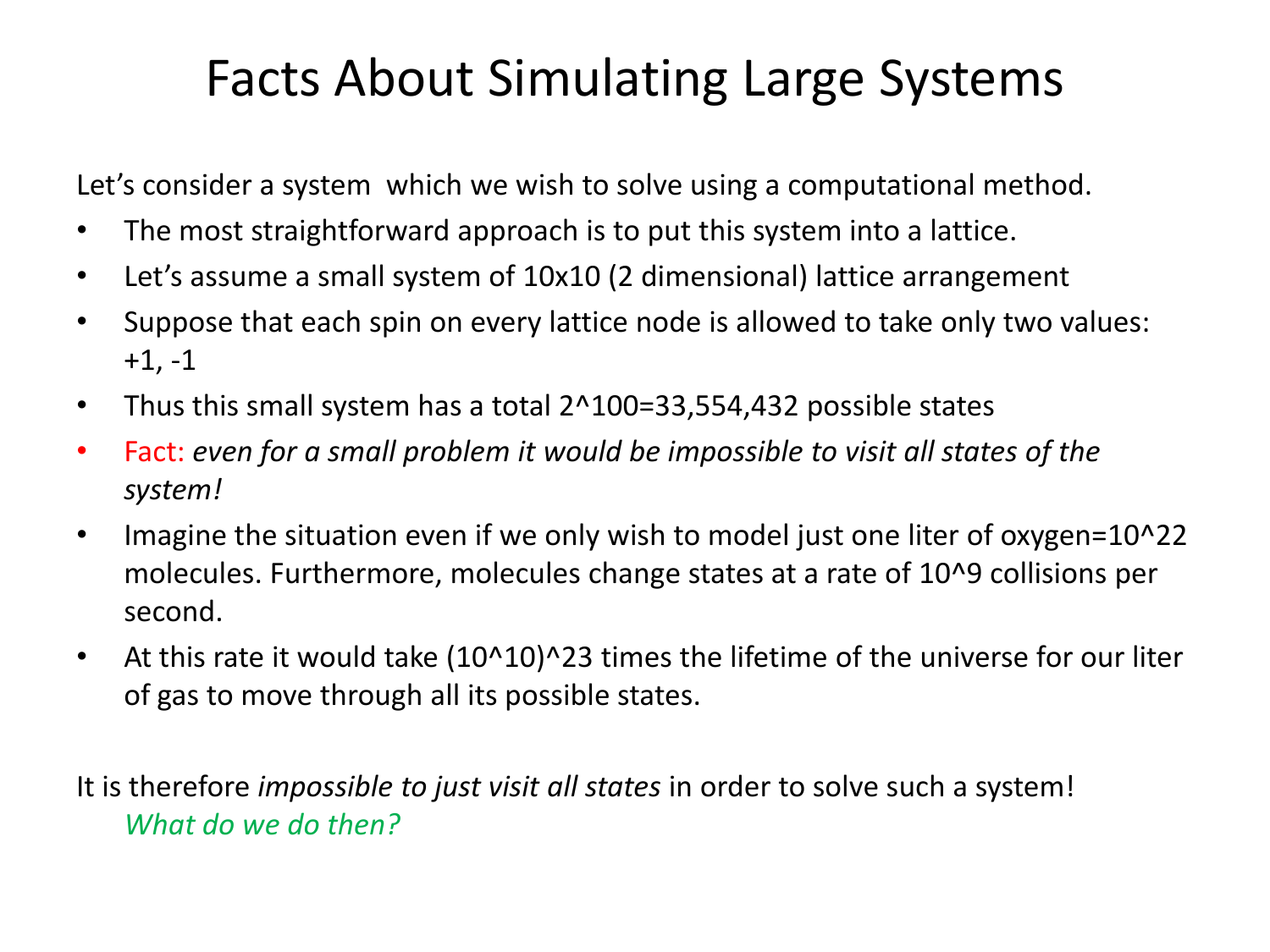## A general modeling paradigm for large interacting systems

- Our Hamiltonian system is fed by a thermal reservoir
- The thermal reservoir is an external system which acts as a source and sink of heat constantly exchanging energy with our system
- In general we think of the thermal reservoir as a weak perturbation of our Hamiltonian system which we ignore when calculating the energy levels of our system.
- Effects of the reservoir can be incorporated in our calculations by assigning the system a rule by which it can change from one state to another. This rule gives the system its dynamics
- There are several different types of dynamics to be listed later- which can describe the physics for out system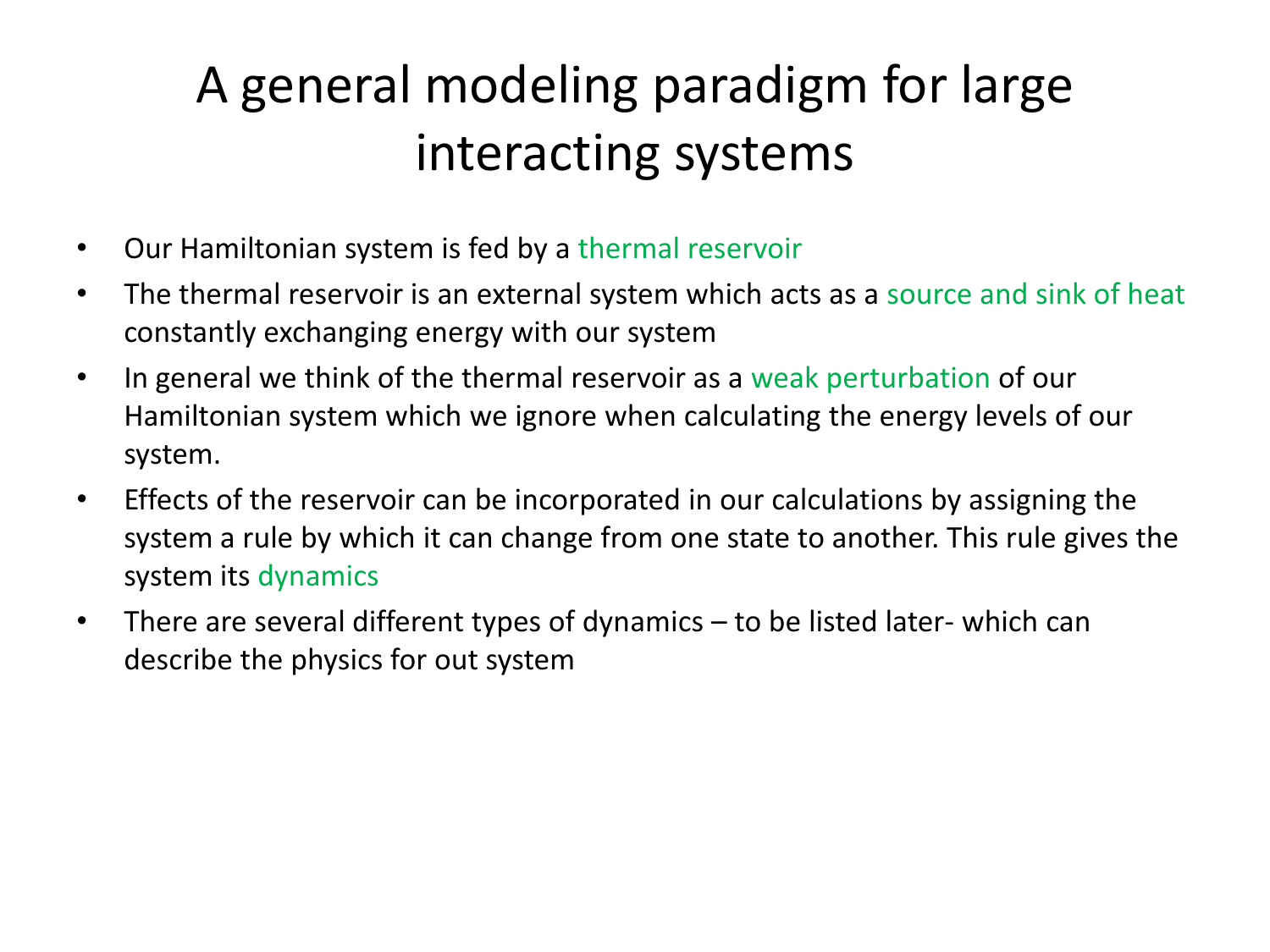## Outline of what will follow

1. Markov Chain Monte Carlo (MCMC)

Task: sample from a given probability distribution  $\pi = (\pi(\mu))_{\mu \in \Sigma}$ where  $\Sigma$  denotes our state space

Idea: construct a discrete-time Markov Chain with a known probability matrix

$$
\mathbf{P} = (P(\mu \to \nu))_{\mu, \nu \in \Sigma} \text{ having } \pi \text{ as a stationary (invariant) distribution.}
$$

We will:

- $\triangleright$  Define the transition probabilites P( $\mu \rightarrow v$ )=g( $\mu \rightarrow v$ ) A( $\mu \rightarrow v$ )
- $\triangleright$  Pick the selection probabilities  $g(\mu\rightarrow v)$  for a proposed move from  $\mu$  to v
- $\triangleright$  Discuss optimal acceptance ratios A( $\mu \rightarrow v$ )
- $\triangleright$  Use ergodicity to ensure that it is the invariant distribution  $\pi$  we sample
- $\triangleright$  Condition the Markov Chain to satisfy detailed balance.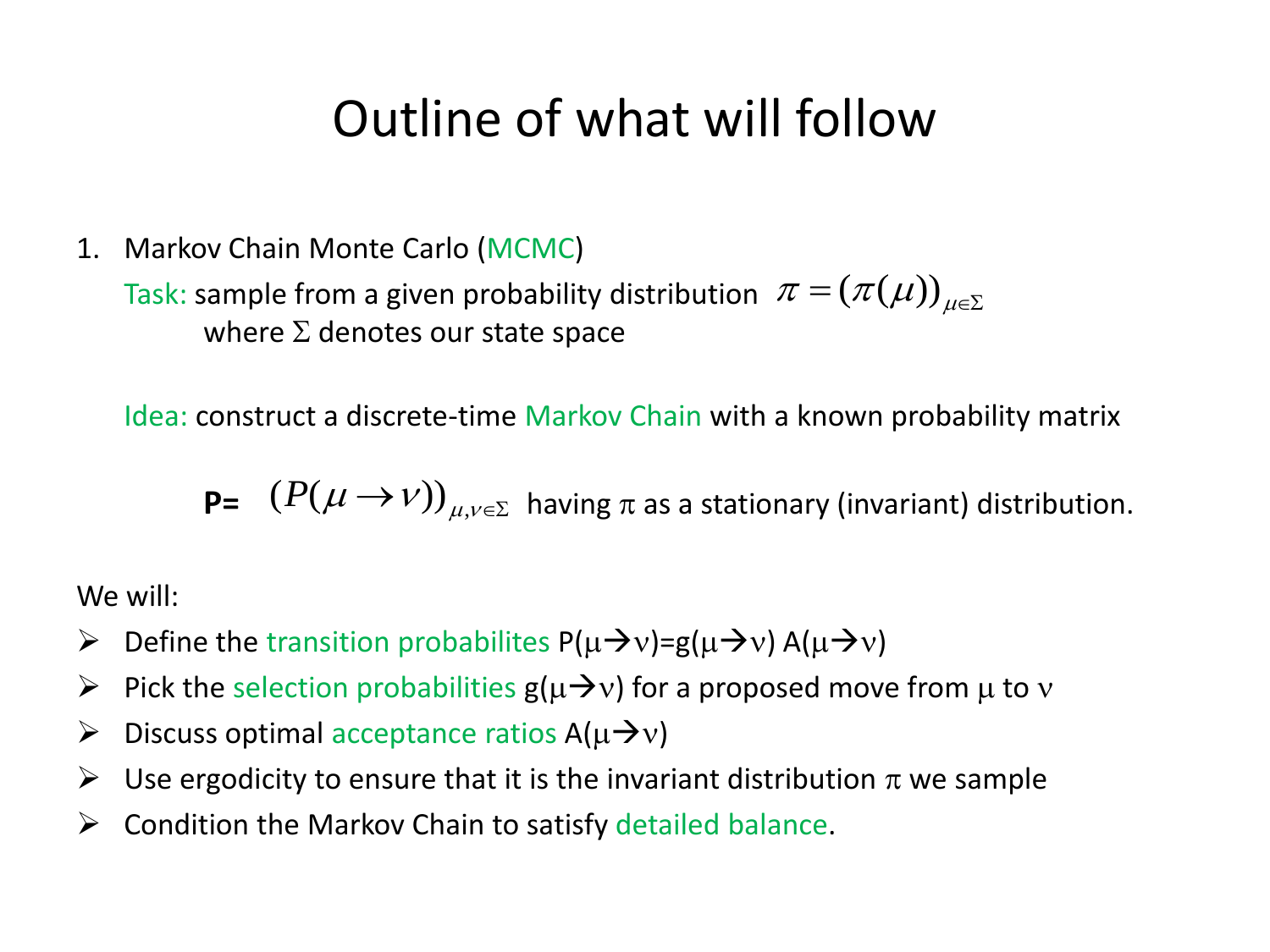2. Continuous Time Monte Carlo (CTMC) – Kinetic Monte Carlo

#### We similarly can construct a continuous-time Monte Carlo Chain with invariant measure  $\pi$

Note that

- The random jump time is known (exponentially distributed, etc.) and defines the time step dt of the simulator
- No rejected moves!
- Drawback: algorithmically difficult to implement and computer memory intensive.
- CTMC is "real" dynamics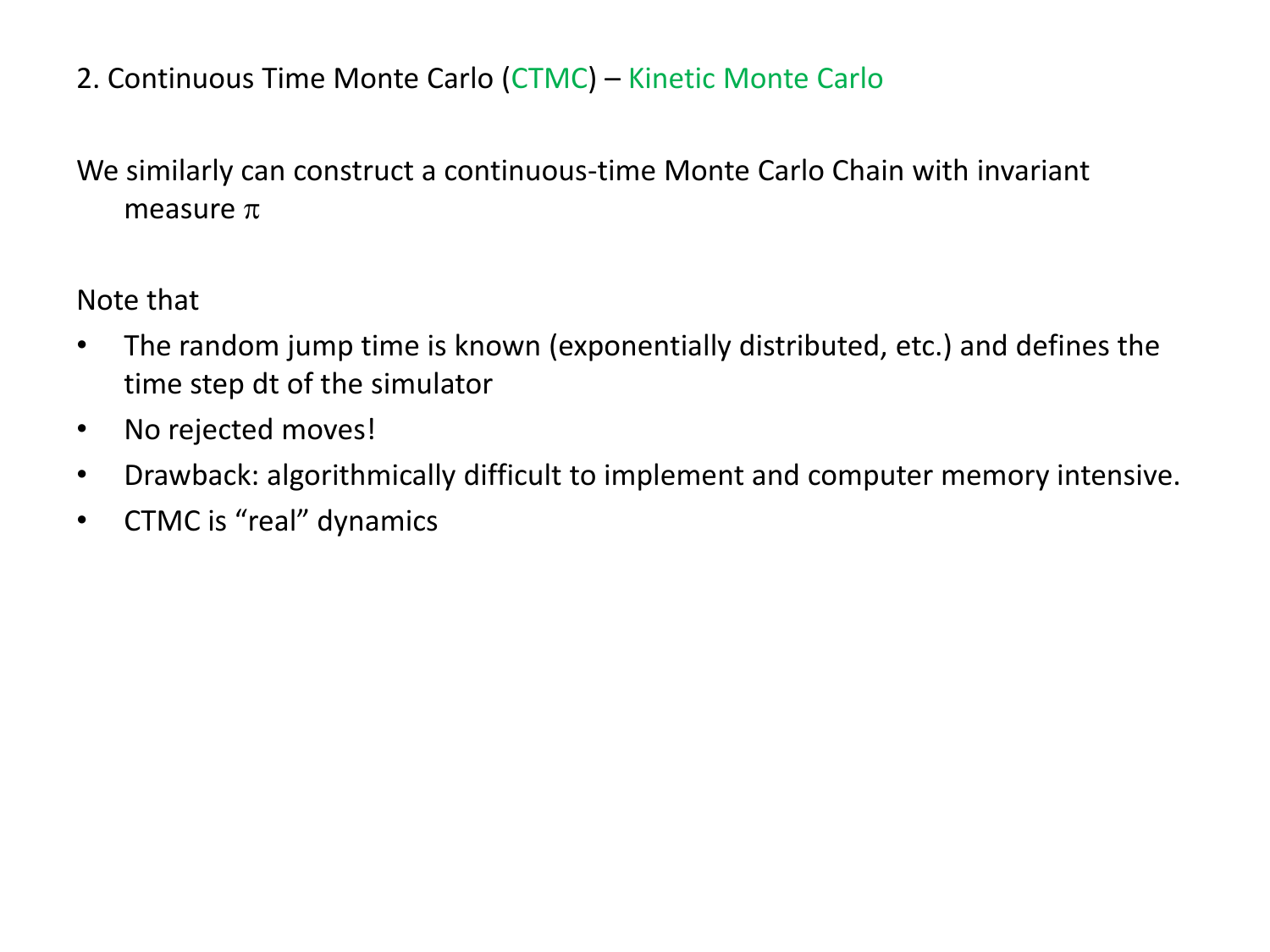#### Some useful definitions

1. We say that states  $v, \mu \in \Sigma$  communicate if

$$
P(\nu \to \mu) > 0, \quad P(\mu \to \nu) > 0
$$

If all states communicate the Markov chain is called **irreducible**.

2. Suppose,  $P(X_{t+k} = v \mid X_t = v) > 0$ 

we define the **period** of a state y to be the greatest common divisor of all k greater than or equal to 1.

A Markov chain is called **aperiodic** if each state has period 1.

3. If state  $v \in \Sigma$  is revisited with probability 1 at some finite time then it is called **recurrent**; otherwise the state is called **transient**.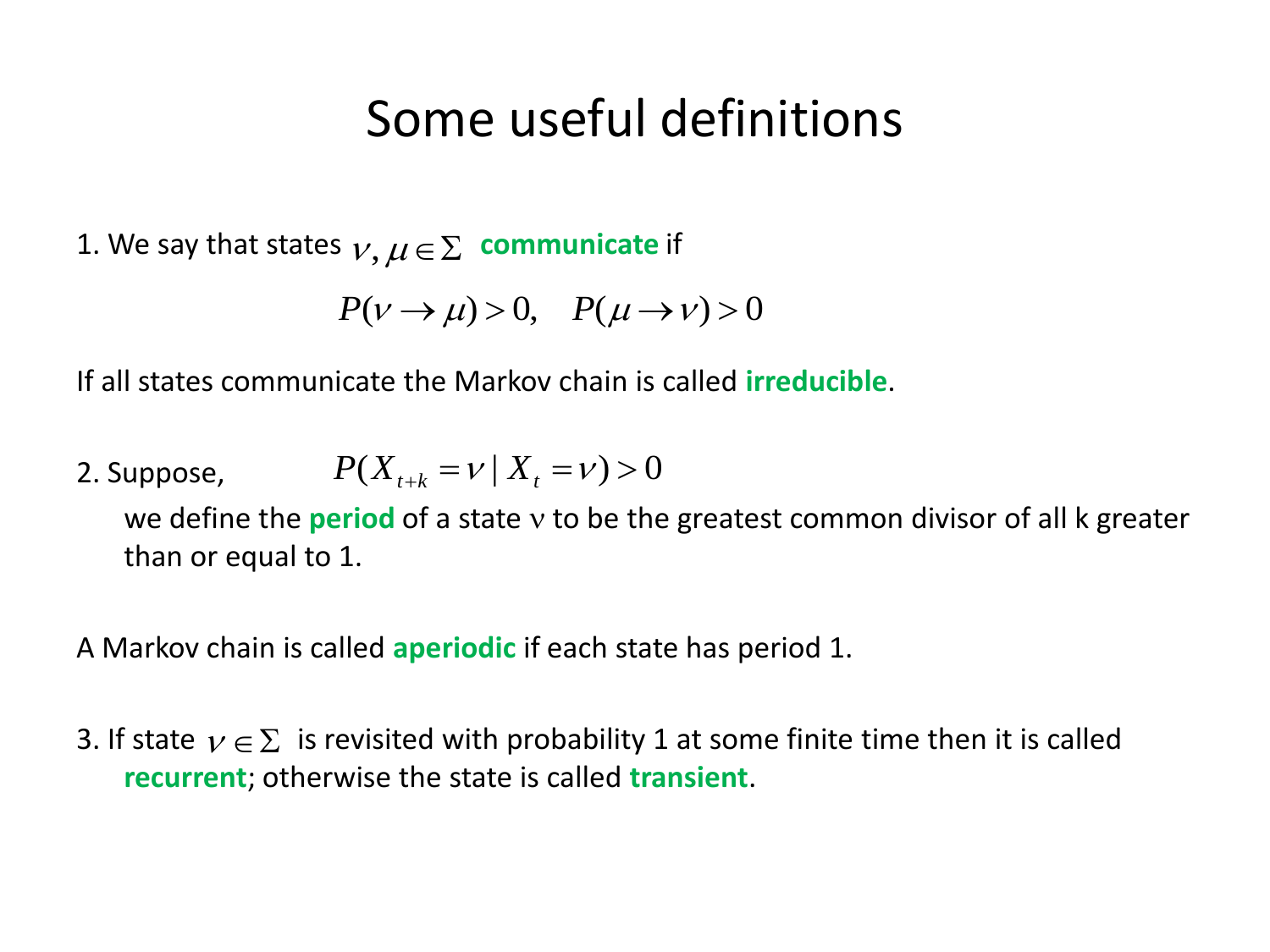## Markov Processes-building the Markov Chain

For purposes of MC methods a **Markov Process** is a mechanism by which a system is taken from one state to another in a random fashion.

- The probability of changing from state  $\mu$  to state v is called the **transition probability** and is denoted by  $P(\mu\rightarrow v)$ . *Transition probabilities are responsible for building the Markov Process.* Transition probabilities must satisfy three conditions:
- Stay constant over time
- Depend only on the current states  $\mu$ ,  $\nu$  (memoryless property), using the Markov property: supppose a Markov sequence Xn takes the vales a1…aN:

$$
P(x_n = a_{i_n} \mid x_{n-1} = a_{i_{n-1}},..., x_1 = a_{i_1}) = P(x_n = a_{i_n} \mid x_{n-1} = a_{i_{n-1}})
$$

•  $\sum P(\mu \to \nu) = 1$  $\mathcal V$ 

Note that it is possible to go from state  $\mu$  back to the same state  $\mu$  with a non-zero probability.

During a MC simulation we will use this mechanism to generate a **Markov Chain**.

**Main idea** will be to run this mechanism long enough so that new states will appear with probabilities given by their corresponding Boltzmann distribution. When that happens we say that the system has **equilibrated**.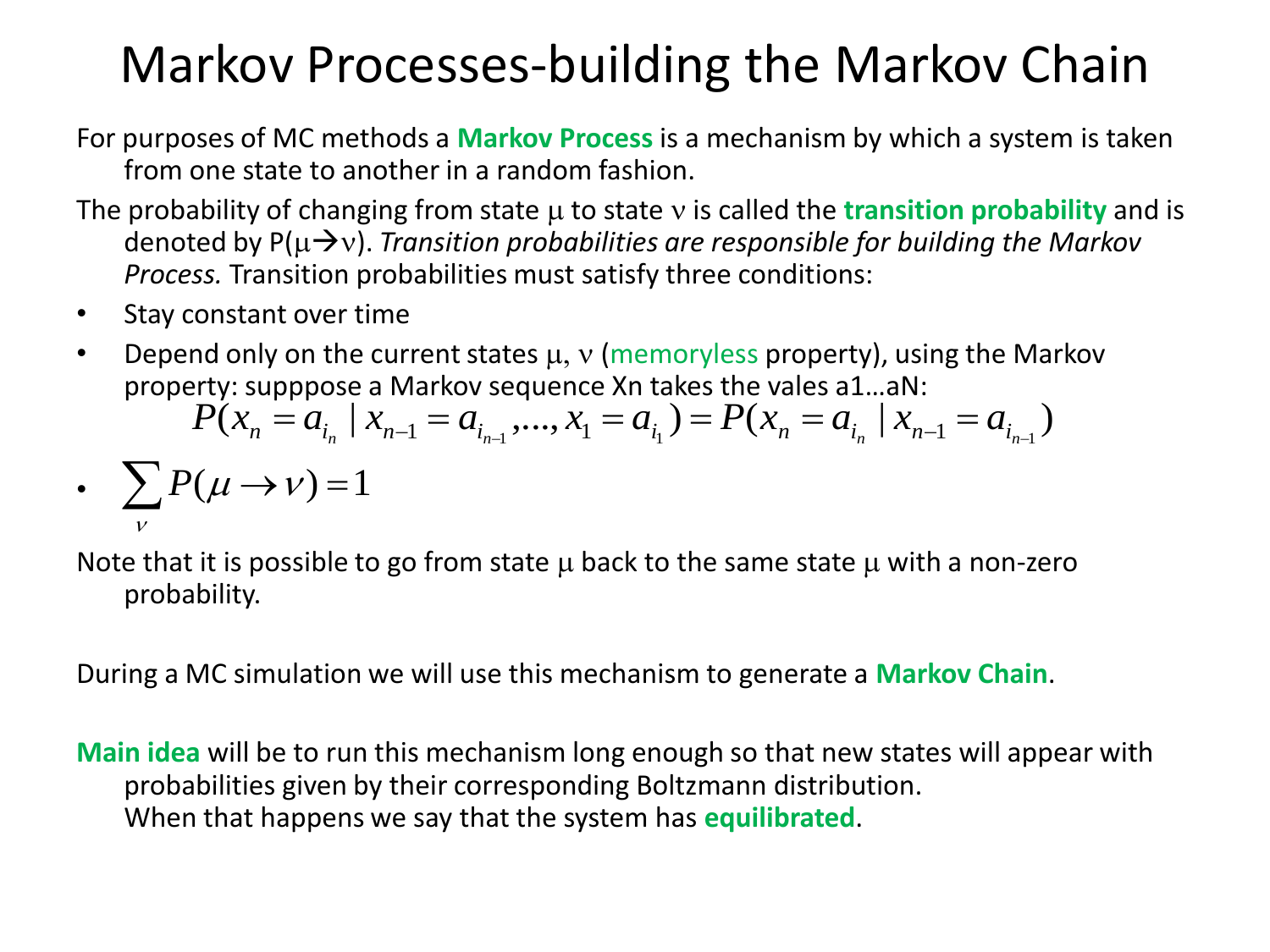### System description

We assume that our systems starts at a given state  $\mu$  and **define the rates P(** $\mu$ **->v).** Thus P( $\mu\rightarrow v$ ) $\Delta t$  is the probability that is will be in state v at time  $\Delta t$  later.

We also define a set of weights Wu(t) which represent the probability that the system will be in state  $\mu$  at time t.

The system is described by the following **Master Equation** which is a rule for the evolution of the weights  $W\mu(t)$  in terms of the rates  $P(\mu\rightarrow v)$ :

$$
\frac{dw_{\mu}}{dt} = \sum_{v} [w_{v}(t)P(v \rightarrow \mu) - w_{\mu}(t)P(\mu \rightarrow v)]
$$
  
subject to  $\sum_{\mu} w_{\mu}(t) = 1$  for all  $t$ 

Statistical mechanics deals with these weights and represent our entire knowledge of the state of the system.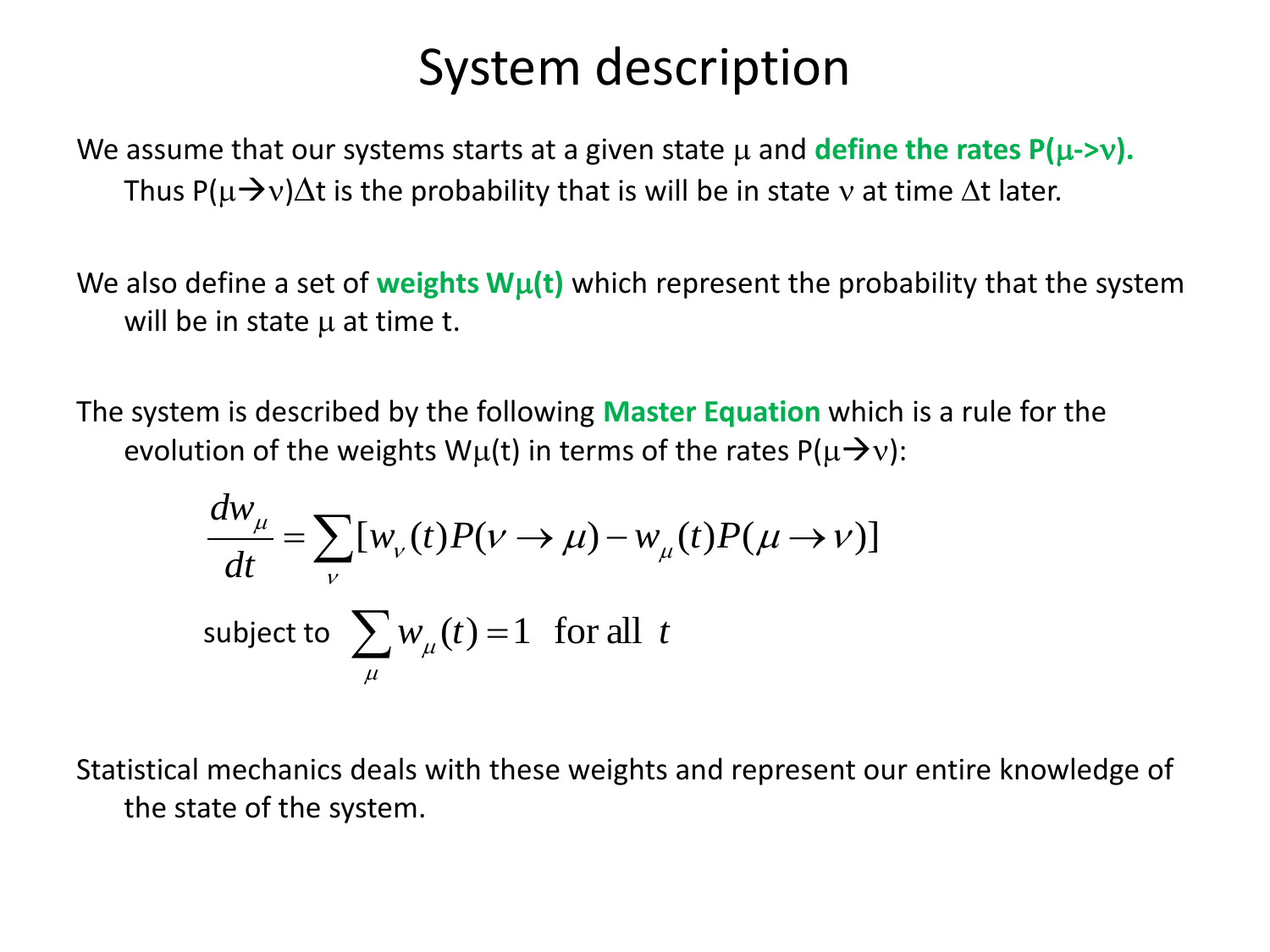## Some statistical mechanics concepts. Equilibrium:

Define the **equilibrium probabilities**:

$$
p_{\mu} = \lim_{t \to \infty} w_{\mu}(t)
$$

**Boltzmann distribution** – [Gibbs, 1902]:

$$
p_{\mu} = \frac{1}{Z} e^{-E_{\mu}/kT}
$$

Z is known as the **partition function**.

$$
Z = \sum_{\mu} e^{-E_{\mu}/kT} = \sum_{\mu} e^{-\beta E_{\mu}}
$$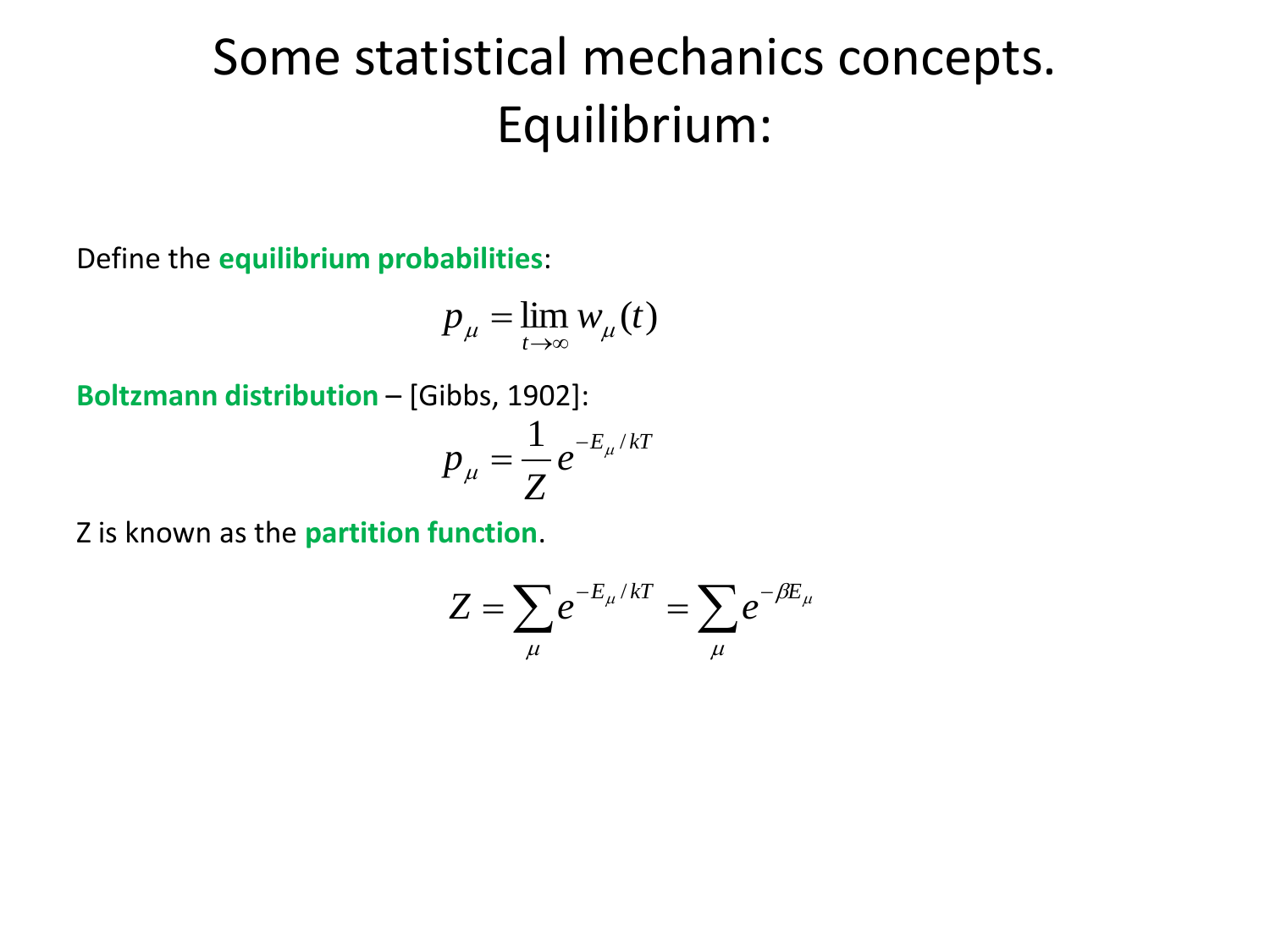## Obtaining statistical information for quantities of interest

In terms of measuring quantities of interest, once we obtain the solution for  $W_{\mu}(t)$  we can also obtain information for quantities of interest, say Q,

$$
\langle Q \rangle = \sum_{\mu} Q_{\mu} w_{\mu}(t)
$$
  
At equilibrium  $\lim_{t \to \infty} w_{\mu}(t) = p_{\mu} = \frac{1}{Z} e^{-\beta E_{\mu}}$  this becomes,  

$$
\langle Q \rangle = \frac{\sum_{\mu} Q_{\mu} e^{-\beta E_{\mu}}}{\sum_{\mu} e^{-\beta E_{\mu}}}
$$

*for ALL states*

Question: Can we really calculate this quantity? Answer: Not really!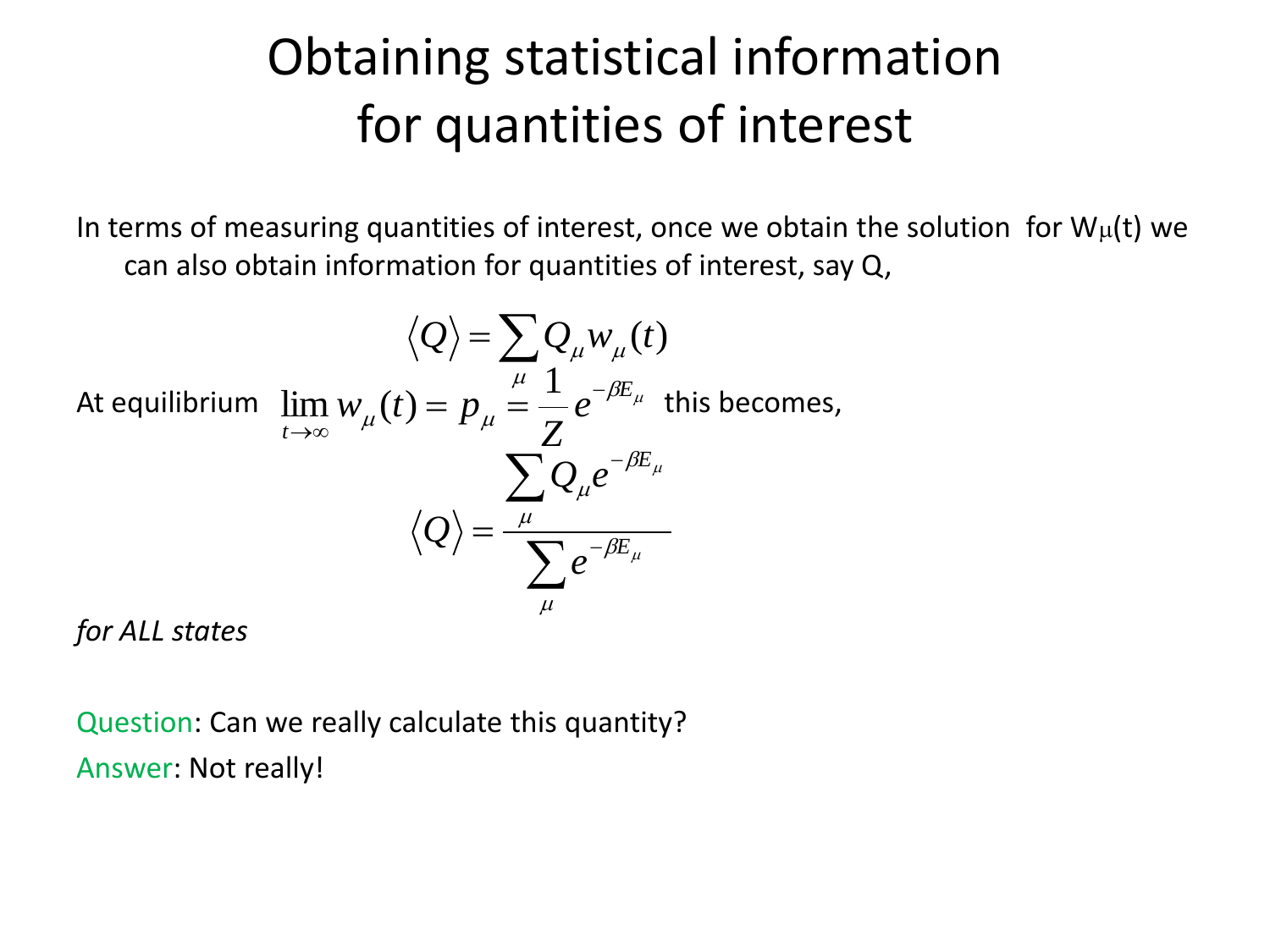#### A toy example

Example: suppose a small 3D system 10x10x10. This system is so small that is actually of no use towards realistic predictions. Still, this system would have a total of 2^1000= 10^300 states.

What is currently possible? It is possible, in a very fast computer, to sample 10^10 states given a few hours. In other words we would only sample 1 in every 10^290 states.

Problem: in cases of low temperature however very few states are responsible for the majority of the behavior of this system.

Clearly not possible to sample over all states that a system may visit…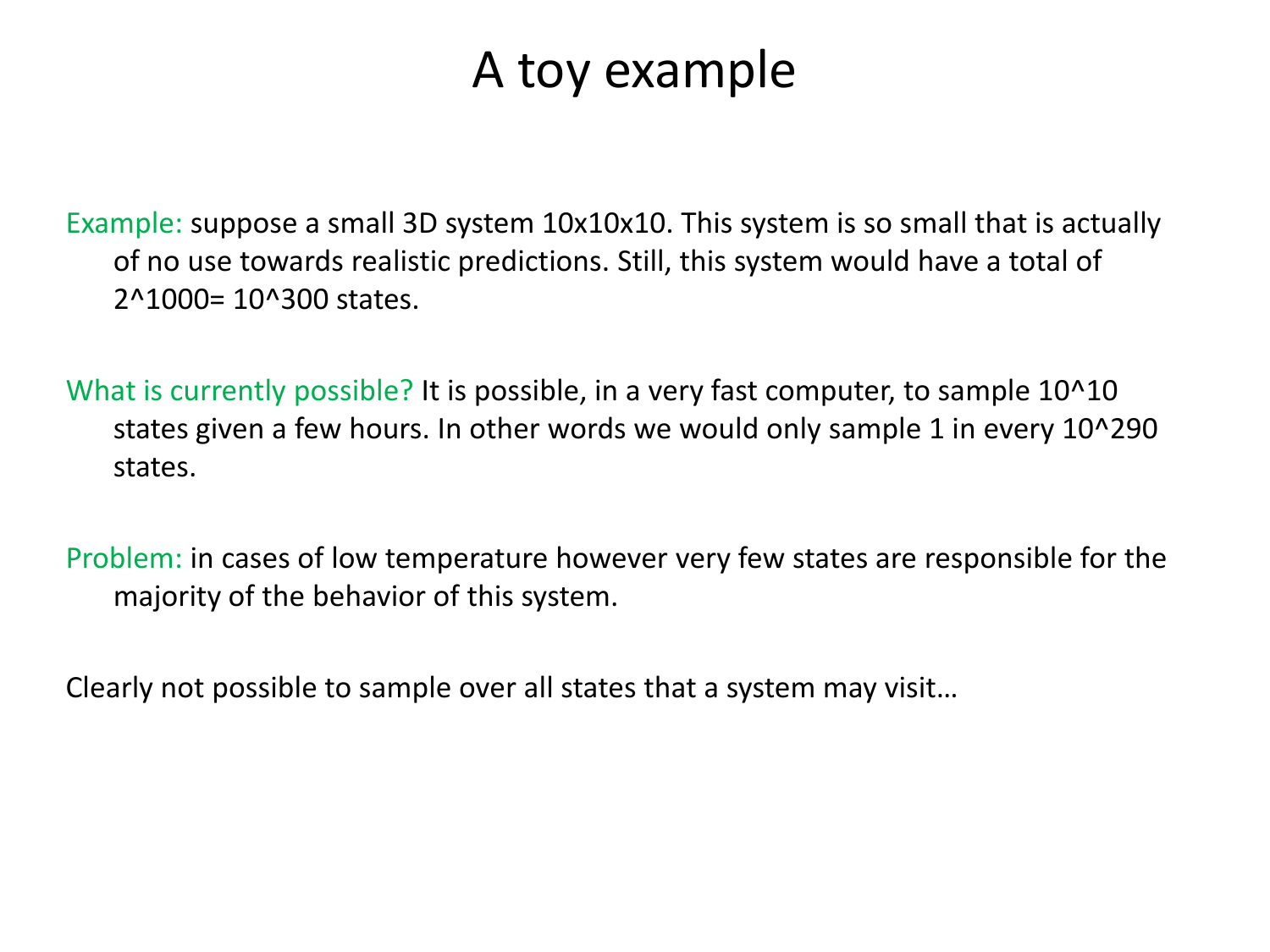#### How Monte Carlo Works:

Monte Carlo techniques work by **sampling only a subset** of all possible states….

Question: *is it enough to just sample a finite number, M, of those states*?

$$
Q_M := \frac{\sum_{\mu=1..M} Q_{\mu} e^{-\beta E_{\mu}}}{\sum_{\mu=1..M} e^{-\beta E_{\mu}}} \quad \text{6.54.222}
$$

Answer: *Yes, but not exactly as given in the formula above!* 

#### Questions:

*But which M states should we choose?* 

*Do any M states work?* 

*H*ow do we choose the important few states which are responsible for the majority of the behavior for this system?

Answer: **Importance Sampling**! That is how Monte Carlo works.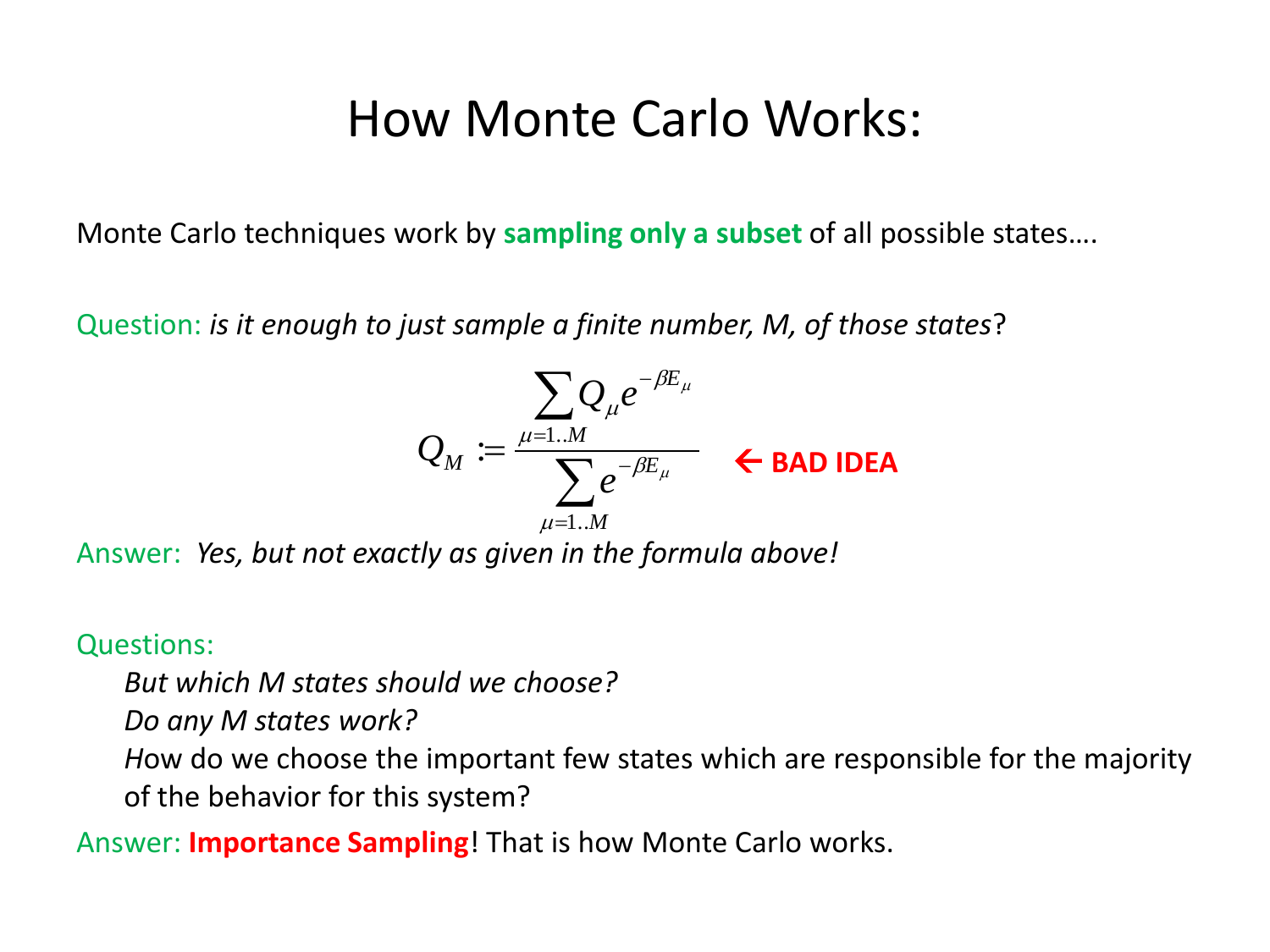## Importance Sampling Which states are the most important?

What is importance sampling?

Pick each state  $\mu$  based on its Boltzmann probability  $p_{\mu}^{} = e^{-\beta E_{\mu}}$  /  $Z$  $\mu$  $=e^{-}$ 

$$
Q_{M} = \frac{\sum_{\mu=1..M} Q_{\mu} p_{\mu}^{-1} e^{-\beta E_{\mu}}}{\sum_{\mu=1..M} p_{\mu}^{-1} e^{-\beta E_{\mu}}} = \frac{1}{M} \sum_{\mu=1}^{M} Q_{\mu}
$$

Note that  $Q_M$  is a good estimator for  $Q >$  since in fact  $Q_M \rightarrow \langle Q \rangle$  as M  $\rightarrow$  all states

Question: still… how do we really pick these states with their correct Boltzmann probabilities?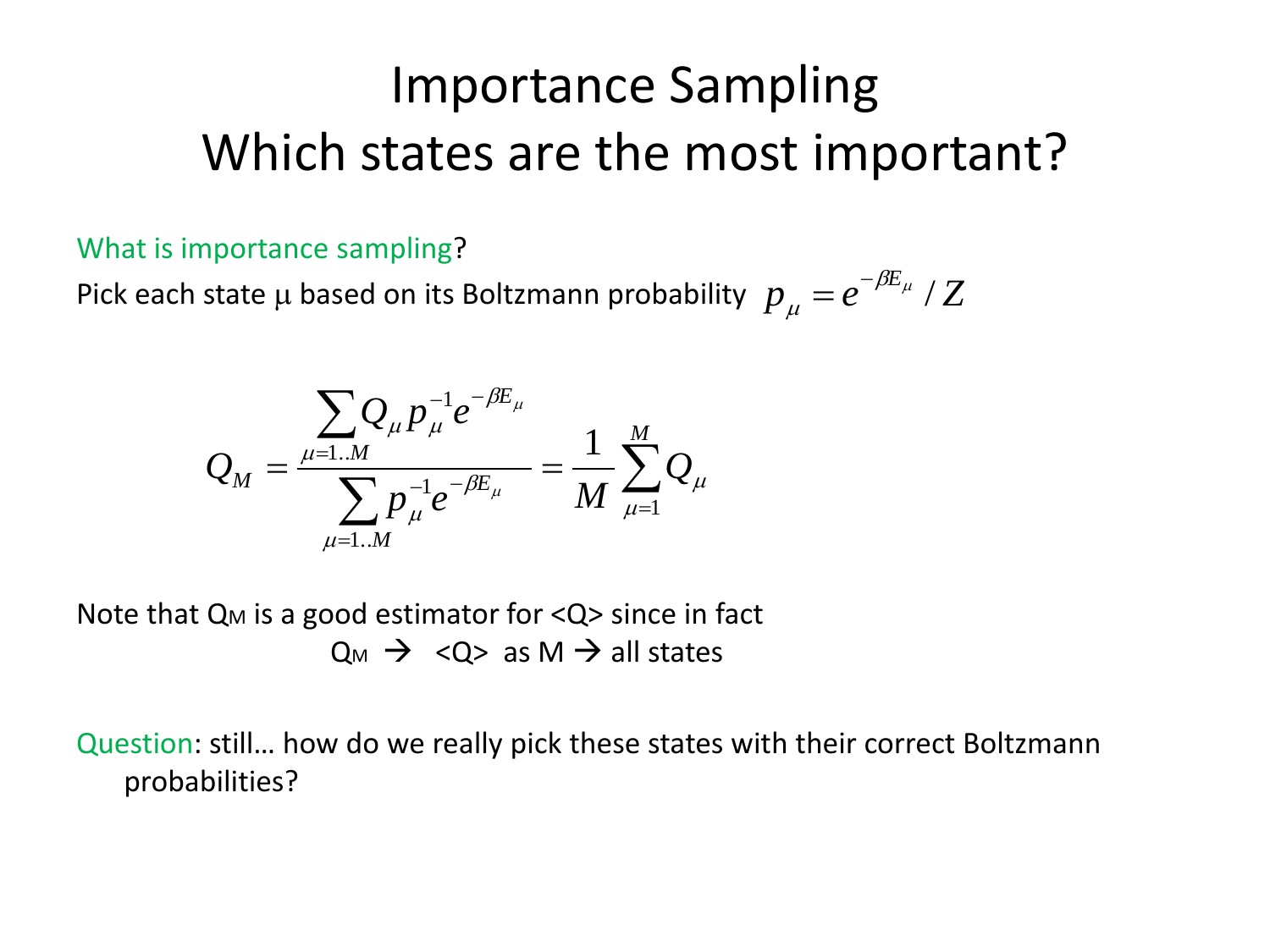## Ergodicity-Reaching all states

Note that states do not all need to have a non-zero probability assigned to them. In practice most transition probabilities are set to zero as long as there are exist paths which connect any state to any other one.

Our Markov Chain must be able to reach all states of the system – otherwise we will not be able to produce new states with their correct Boltzmann probabilities. Reaching all states from any starting state is the property of **ergodicity.**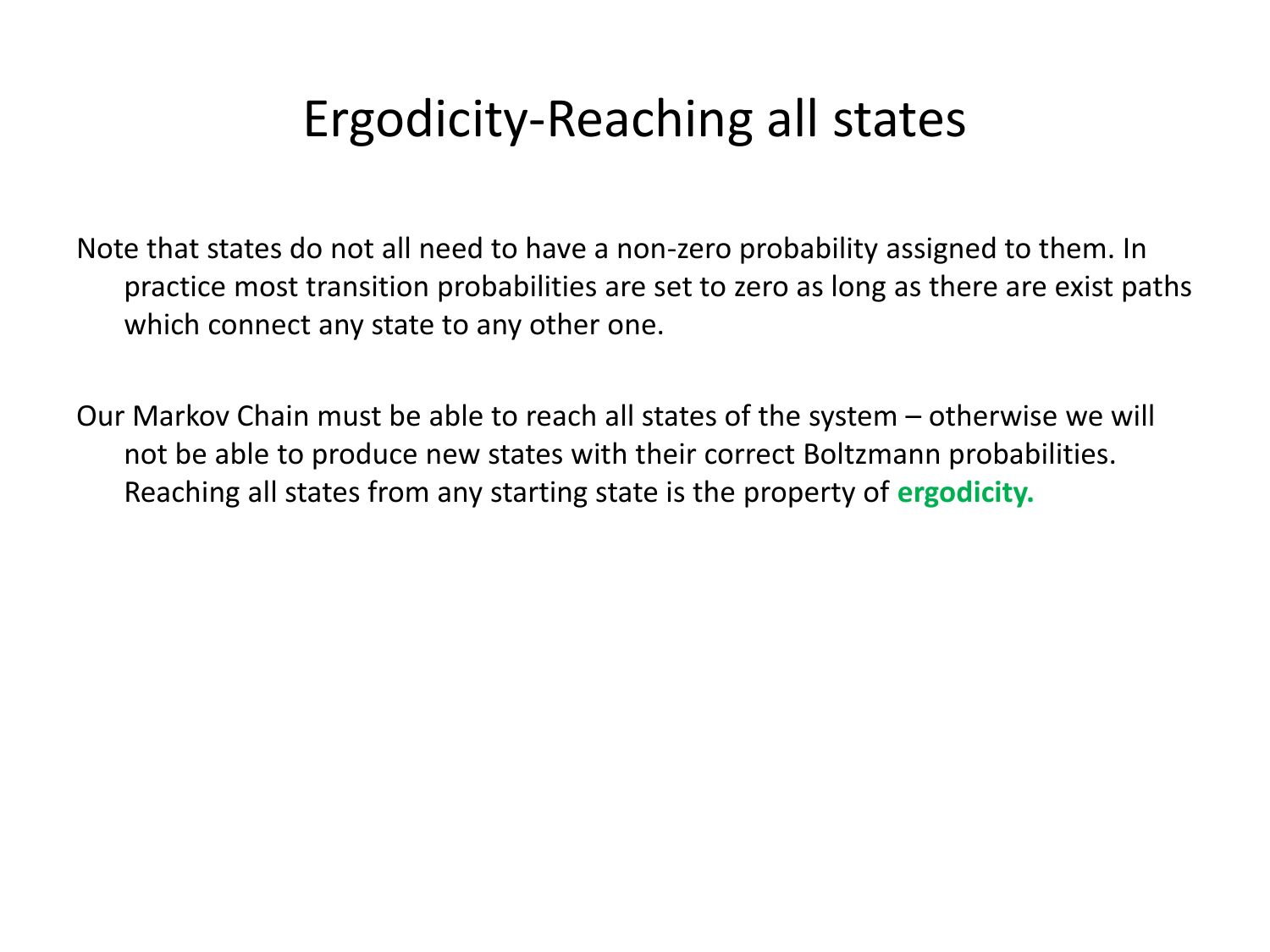## Detailed Balance-ensuring equilibrium distribution

Detailed balance is responsible for ensuring that *it is* the Boltzmann probability which we generate, instead of any other distribution. This is equivalent in fact to saying that the system is in equilibrium.

We can achieve this by simply allowing the rates by which the system transitions into and out of state  $\mu$  to be equal:

$$
\sum_{v} p_{\mu} P(\mu \to v) = \sum_{v} p_{v} P(v \to \mu)
$$

which,

since 
$$
\sum_{v} P(\mu \to v) = 1
$$
 simplifies to  $p_{\mu} = \sum_{v} p_{v} P(v \to \mu)$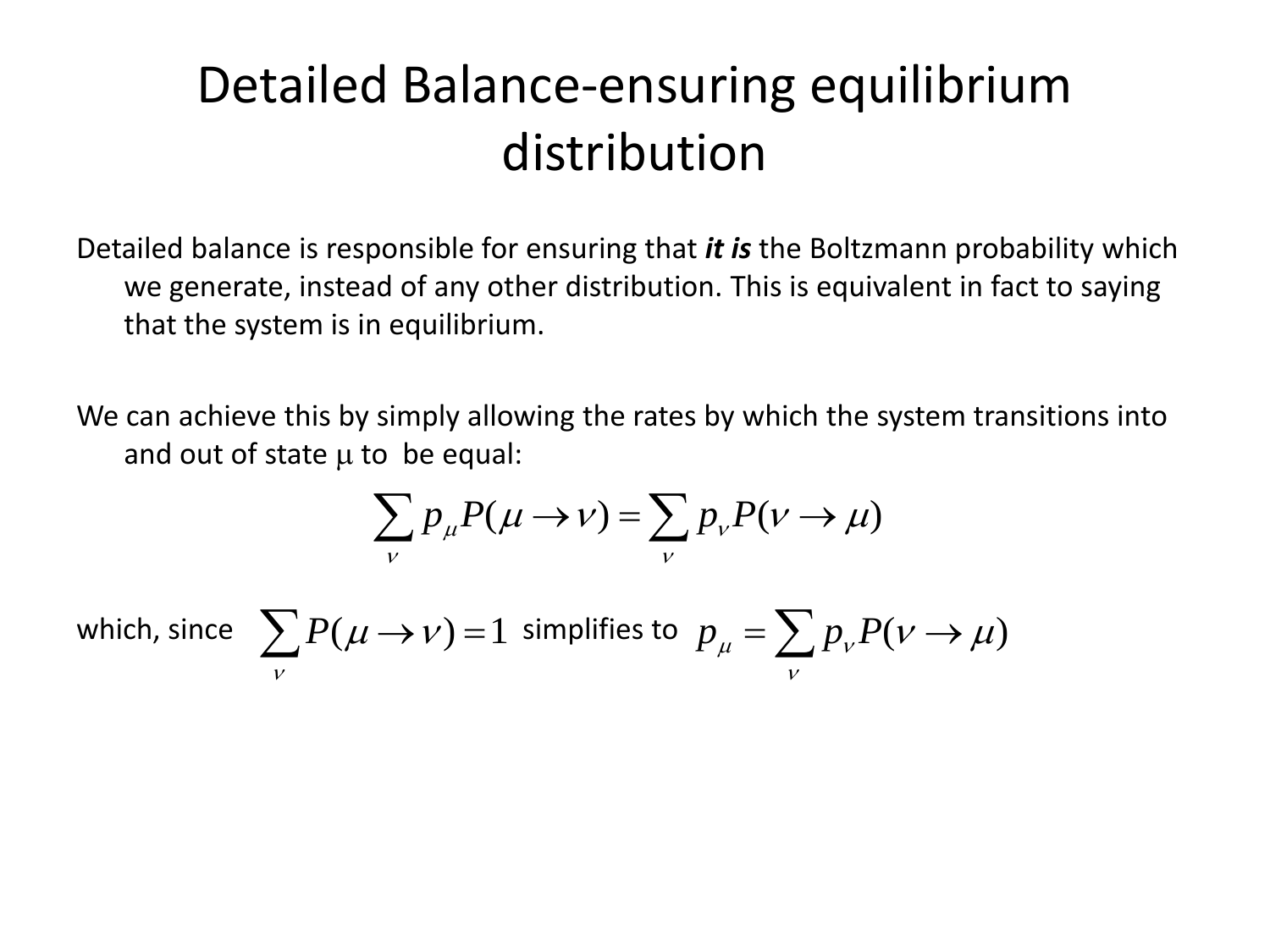The probability  $Wv(t+1)$  of being in state v at time t+1 is given by,

$$
w_{\nu}(t+1) = \sum_{\mu} P(\mu \to \nu) w_{\mu}(t)
$$

In matrix notation this becomes  $\mu$ 

$$
w(t+1) = P \cdot w(t)
$$

 $\mathsf{Simple}\ \mathsf{Equilibrium:}\ \ w(\infty) = P \cdot w(\infty)$ 

**Dynamic Equilibrium** (limit cycle):  $w(\infty) = P^n \cdot w(\infty)$ 

Guaranteeing the desired probability distribution

$$
p_{\mu}P(\mu \to \nu) = p_{\nu}P(\nu \to \mu)
$$

This also enforces **Detailed Balance**!

Note that detailed balance inherently forbids the appearance of limit cycles.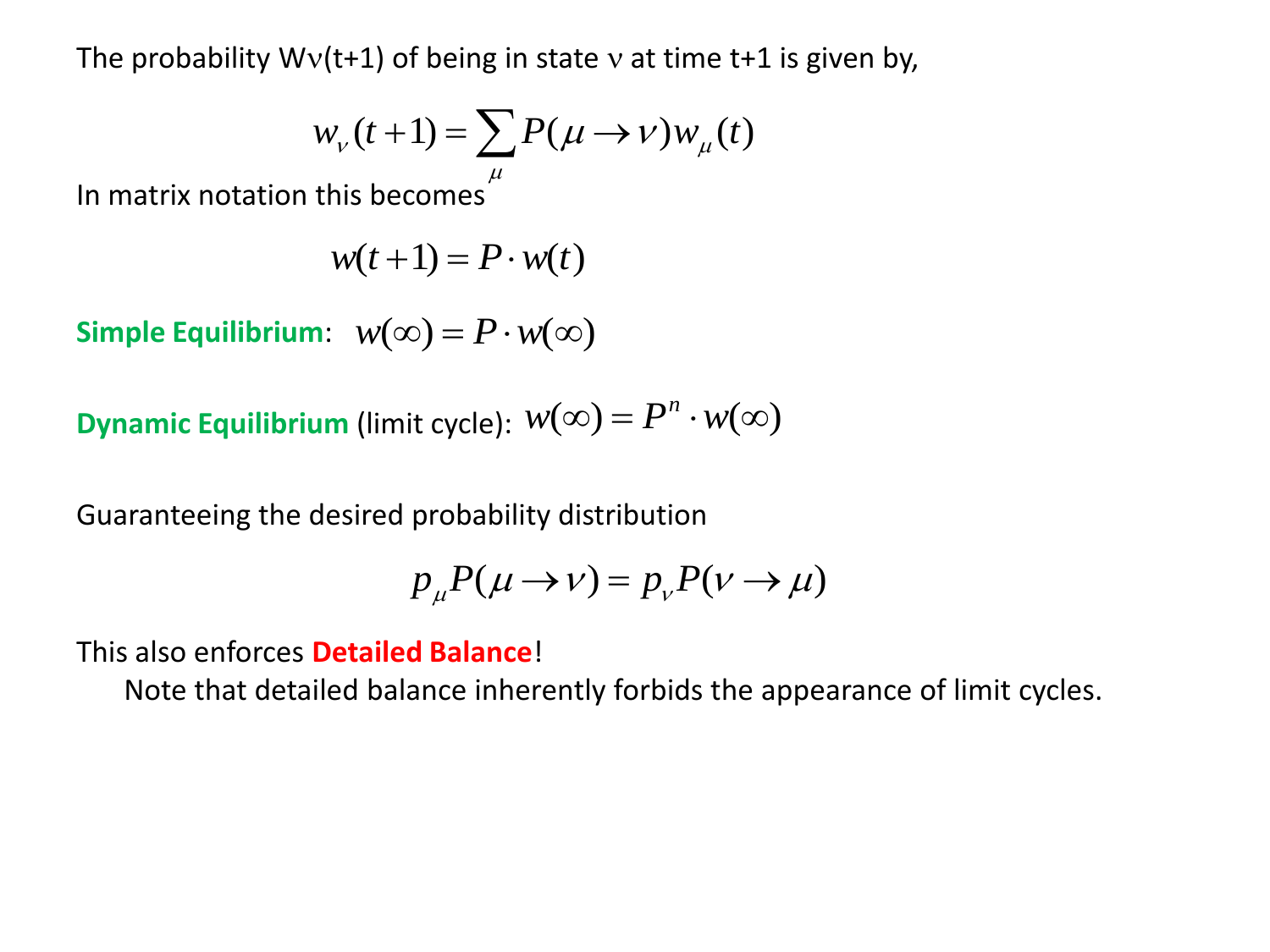Once the limit cycles are removed we can prove that

as t $\rightarrow$  infinity the w(t)  $\rightarrow$  exponentially towards the eigenvector corresponding to the largest eigenvalue of the stochastic matrix P.

Note also that from  $p_{\mu}P(\mu \rightarrow \nu) = p_{\nu}P(\nu \rightarrow \mu)$  we can get

$$
\frac{P(\mu \to \nu)}{P(\nu \to \mu)} = \frac{p_{\nu}}{p_{\mu}}
$$

Which, given that  $p_{\mu} = Z^{-1}e^{-\mu_{\mu}}$  gives  $\beta\!E_\mu$  $\mu$  $p_{\mu} = Z^{-1} e^{-\beta E}$ 

$$
\frac{P(\mu \to \nu)}{P(\nu \to \mu)} = e^{-\beta (E_{\mu} - E_{\nu})}
$$

As a result, one possible choice for the transition probabilities would be

$$
P(\mu \to \nu) \propto e^{-\beta (E_{\mu} - E_{\nu})}
$$

This however is not really a very good choice….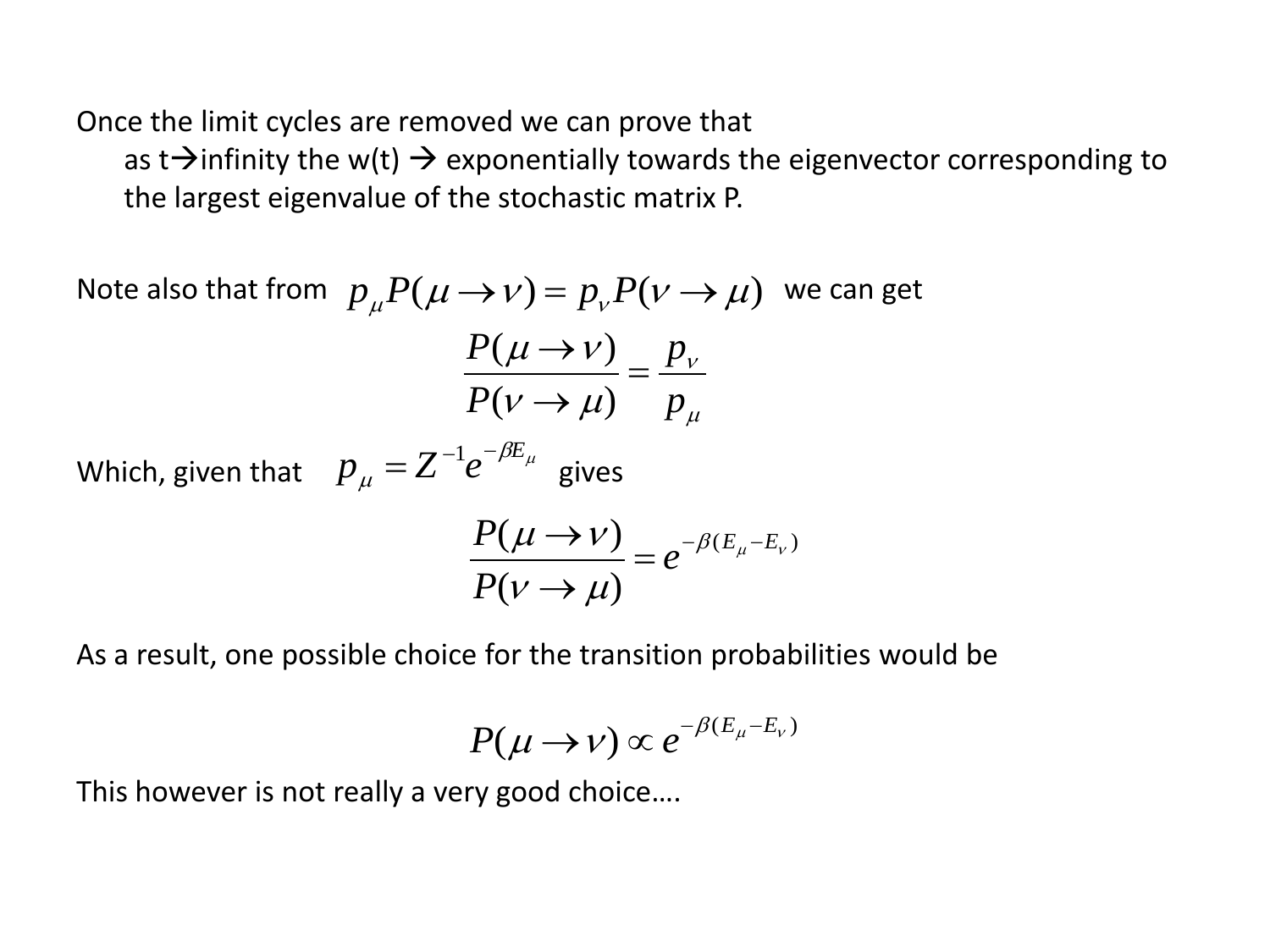## Acceptance Ratios or How to construct an efficient MC algorithm

Let's start by defining the transition probability as follows,

$$
P(\mu \to \nu) = g(\mu \to \nu)A(\mu \to \nu)
$$

where

 $g(\mu \rightarrow v)$  represents the **selection probability** (0<=g<=1)  $A(\mu \rightarrow v)$  is the **acceptance ratio** (0<=A<=1)

So now we have the freedom to choose higher acceptance rations:

$$
\frac{P(\mu \to \nu)}{P(\nu \to \mu)} = \frac{g(\mu \to \nu)A(\mu \to \nu)}{g(\nu \to \mu)A(\nu \to \mu)}
$$

Note that the ratio  $0 \leq \frac{\Delta(\mu \rightarrow \nu)}{n} < \infty$  $\rightarrow$  $\leq \frac{A(\mu \rightarrow)}{A(\mu \rightarrow)}$  $(\nu \rightarrow \mu)$  $(\mu \rightarrow \nu)$ 0  $\mu \rightarrow \mu_{\rm g}$  $\mu \rightarrow \nu$ *A A*

while  $g(\mu \rightarrow \nu), g(\nu \rightarrow \mu)$  can take any values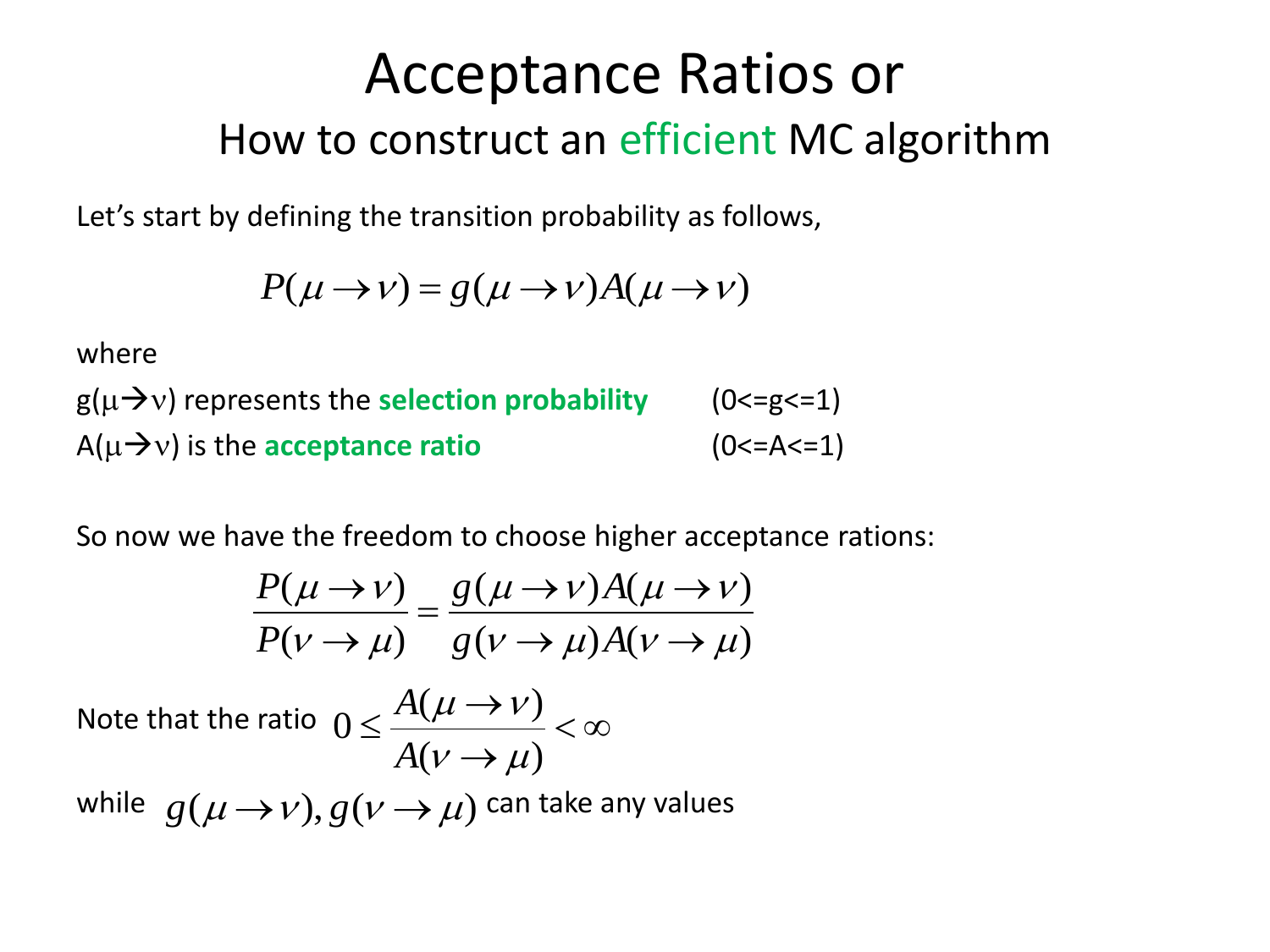### Good MC algorithm practices

We wish to maximize our chance of accepting a new state  $A(\mu\rightarrow v)$  (near 1)while at the same time satisfying the previous equation. This will ensure that at least in one direction the acceptance ratio will be as high as possible.

Ideal algorithm: new states selected with the correct transition probabilities while the acceptance ratio is always 1.

Good algorithm: again correct transition probabilities and acceptance ratios close to 1.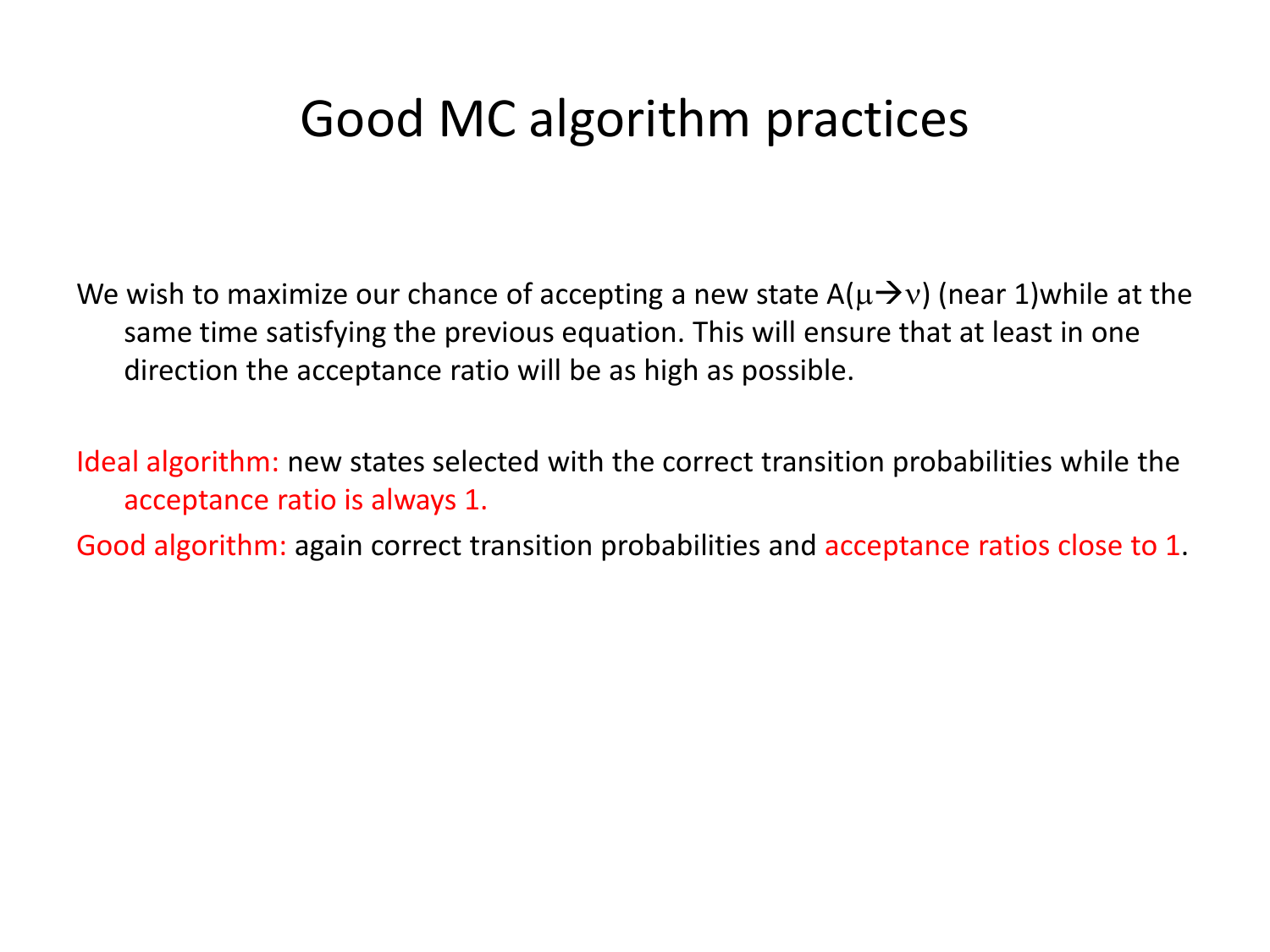## An example on picking acceptance ratios and selections probabilities: The Ising Model

An Ising model consists of micromagnets (dipoles) on a lattice. The magnetic spins are only allowed to take two values 0,1 which represent the magnetic charge of the dipole. If the lattice has N nodes then the system can be in any of 2^N possible states at any given time.

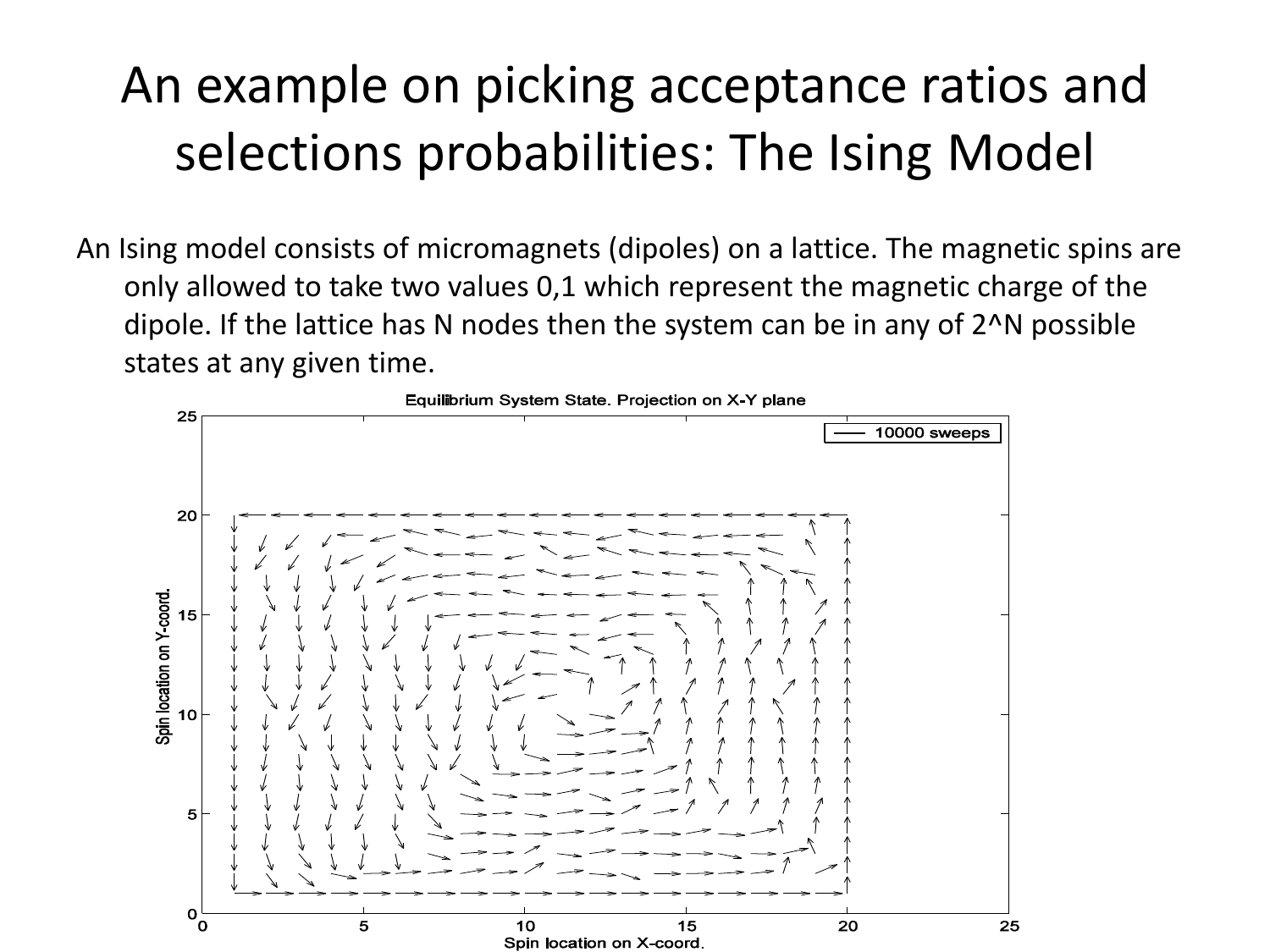## The Ising Model

An Ising model consists of micromagnets (dipoles) on a lattice. The magnetic spins are only allowed to take two values 0,1 which represent the magnetic charge of the dipole. If the lattice has N nodes then the system can be in any of 2^N possible states at any given time.

The energy of this system is given by its Hamiltonian:

$$
H = -J \sum_{\langle i,j \rangle} s_i s_j - h \sum_i s_i
$$

where J is the interaction energy

<i,j> represent nearest neighbour spins

h is a given external field (for now we will assume h=0)

We typically wish to examine the average magnetization m as well as the specific heat c for this system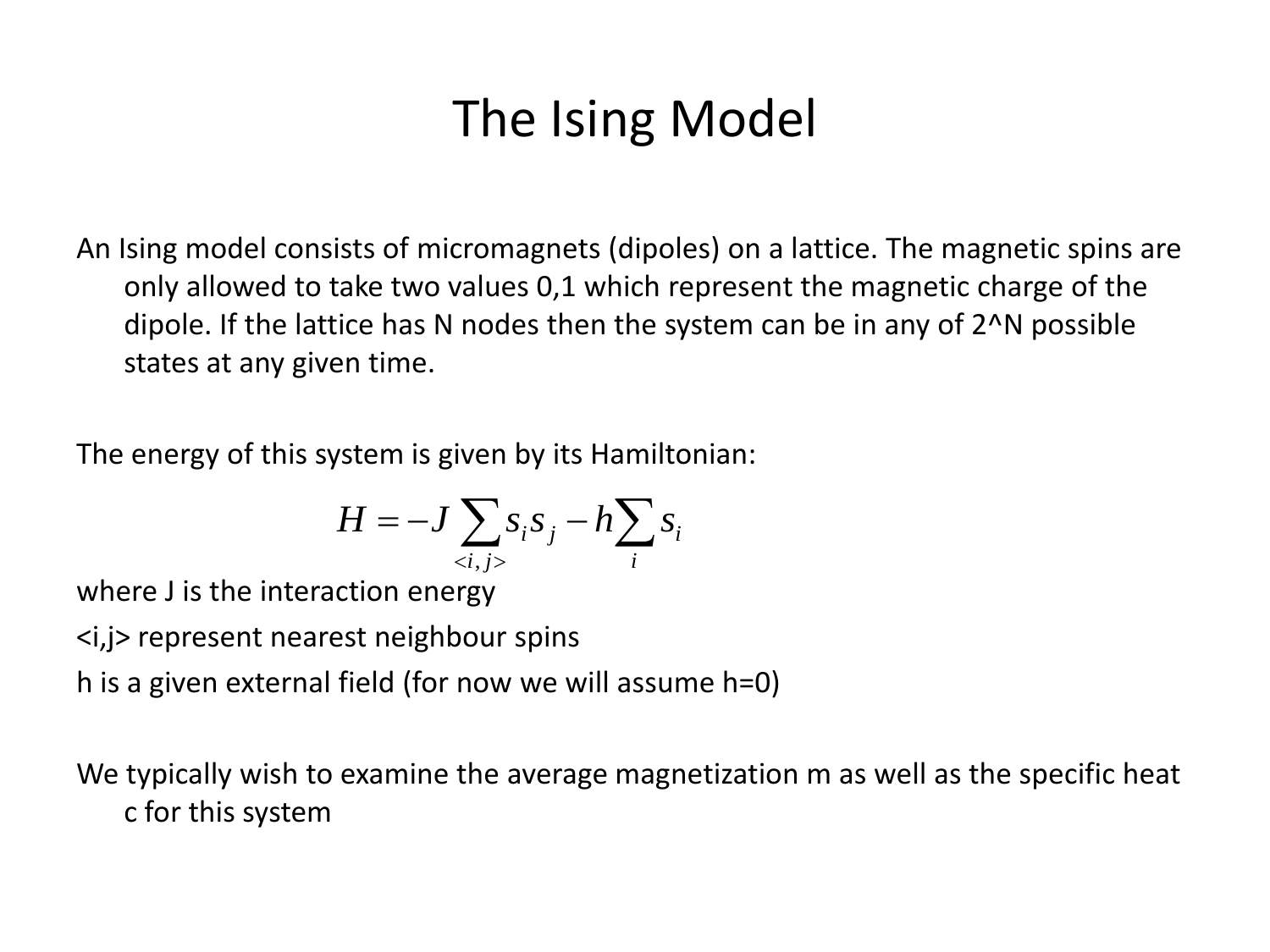## The Metropolis algorithm for single spin-flip Ising Model dynamics

In the Metropolis algorithm all selection probabilities are chosen to be equal. In fact one such natural choice is to let them be 1/N where N represents the total number of nodes in the lattice

$$
g(\mu \to \nu) = \frac{1}{N}
$$

Revisiting now our ratio of transition probabilities we obtain,

$$
\frac{P(\mu \to \nu)}{P(\nu \to \mu)} = \frac{g(\mu \to \nu)A(\mu \to \nu)}{g(\nu \to \mu)A(\nu \to \mu)} = \frac{A(\mu \to \nu)}{A(\nu \to \mu)}
$$
  
nat 
$$
\frac{P(\mu \to \nu)}{P(\nu \to \mu)} = e^{-\beta(E_{\mu} - E_{\nu})}
$$
 and 
$$
A(\mu \to \nu) = A_0 e^{-\frac{1}{2}\beta(E_{\mu} - E_{\nu})}
$$

Recall th

Question: how big a constant Ao can we choose to maximize the acceptance ratio?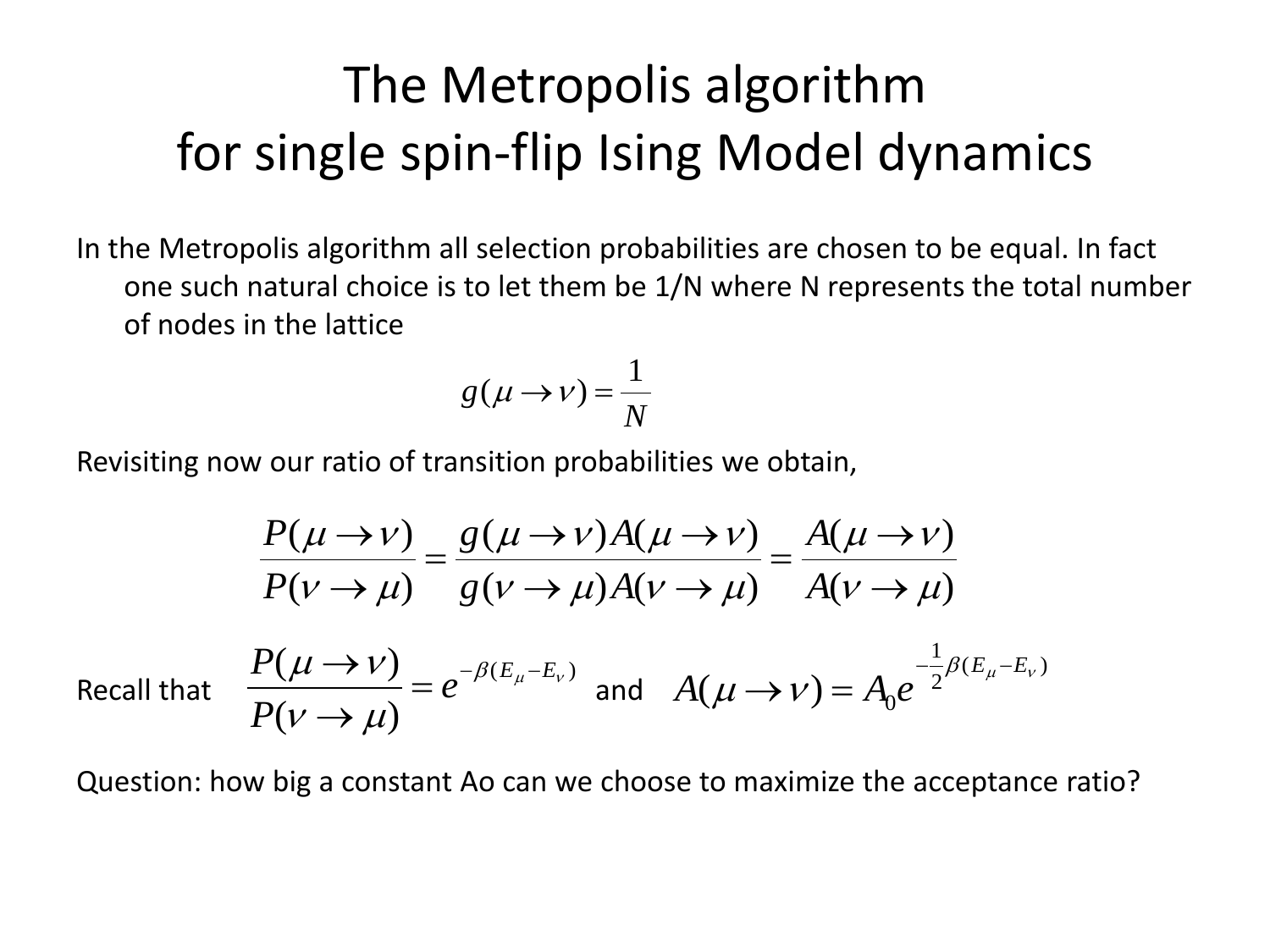#### The Metropolis algorithm (continuous)

Thus for a lattice node with four neighbors the difference of  $E\mu$ -Ev can be as big as 8J.

Thus the acceptance ratio  $(E_{\mu} - E_{\nu})$ 2 1  $(\mu \to \nu) = A_0 e^{-\frac{1}{2}\beta (E_{\mu} - E_{\nu})}$  $\mu \rightarrow \nu$  $E_\mu - E$  $A(\mu \rightarrow \nu) = A_0 e$  $-\frac{1}{2}\beta(E_{\mu} \rightarrow \nu$ ) =

can be as big as  $A(\mu \to \nu) \leq A_0 e^{4\beta \nu}$  $\mu$   $\rightarrow$   $\nu$  $(\mu \rightarrow \nu) \leq A_0$ 

Therefore in order to maximize the acceptance ratio  $A(\mu\rightarrow v)$  (close to 1) we choose

4

$$
A_0 \le e^{-4\beta J}
$$

Thus the best possible acceptance ratio is

$$
A(\mu \to \nu) = e^{-\frac{1}{2}\beta(E_{\mu} - E_{\nu} + 8J)}
$$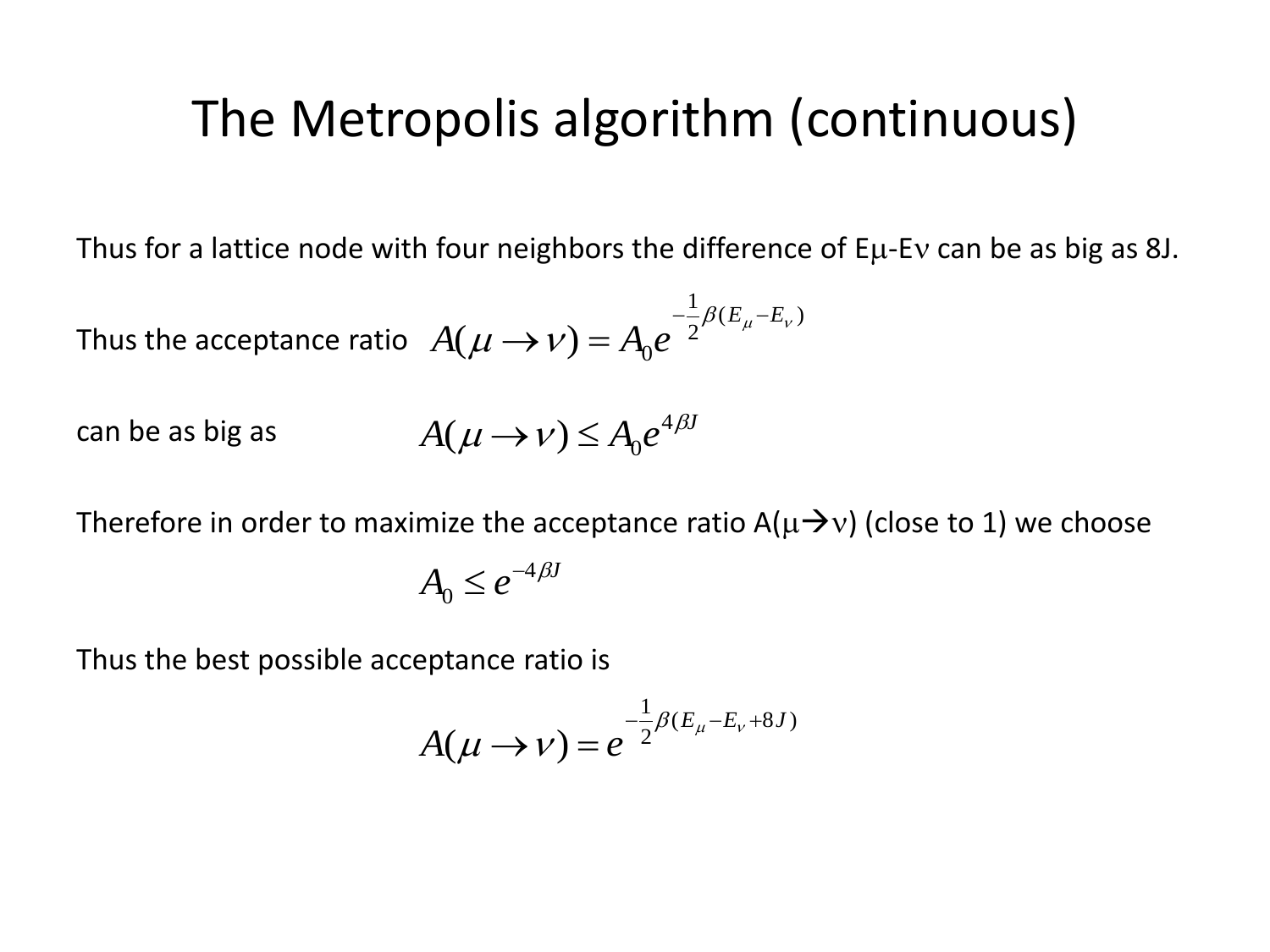

To make this more efficient we choose a different strategy:

$$
A(\mu \to \nu) = \begin{cases} e^{-\beta(E_{\nu} - E_{\mu})} & \text{if } E_{\nu} > E_{\mu} \\ 1 & \text{otherwise} \end{cases}
$$

#### **This is the Metropolis algorithm!**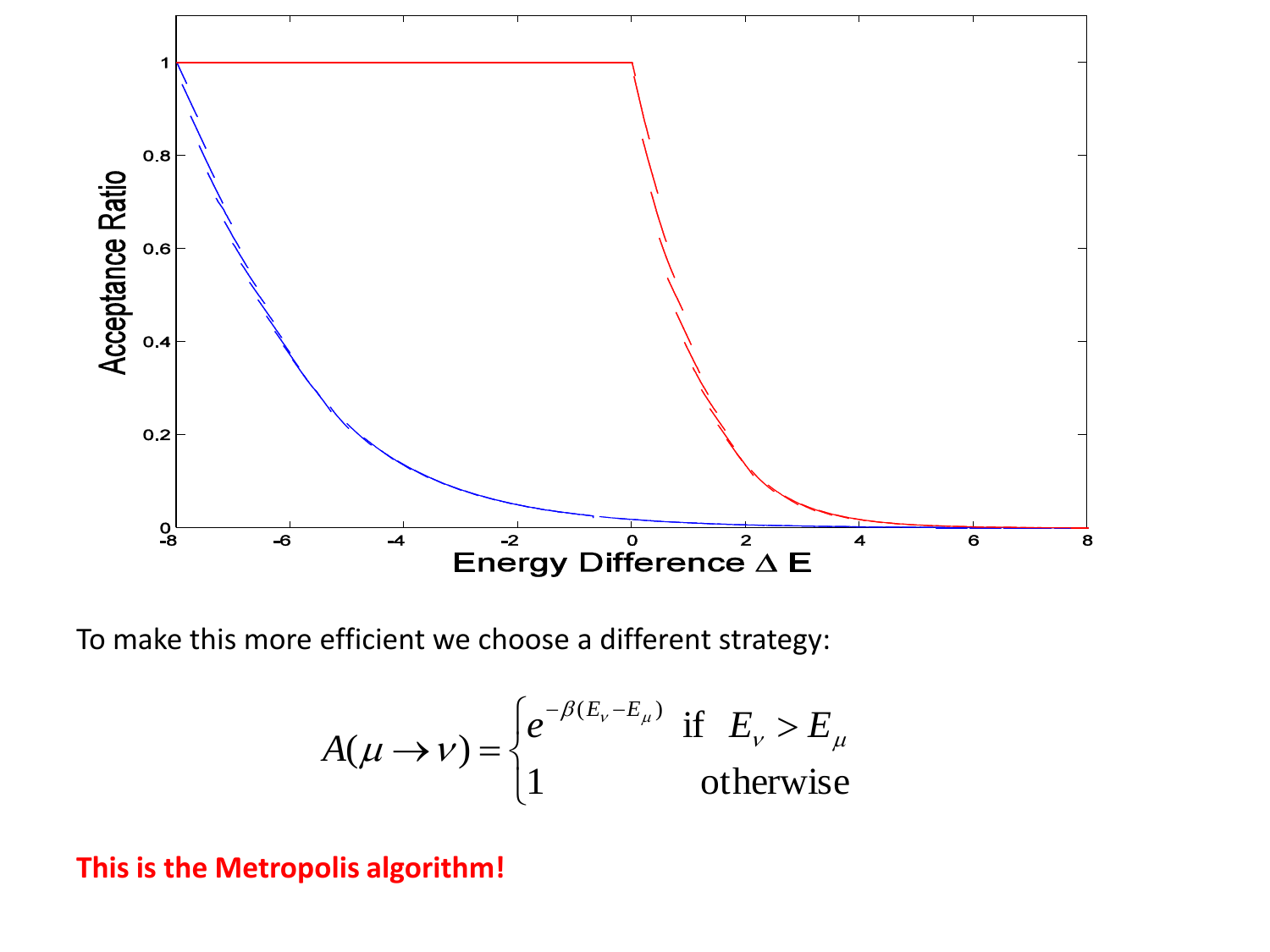## Equilibrium and Autocorrelation

One way to obtain reliable information, such as calculating an expected value, about quantities of interest is to obtain

$$
Corr(Q)(t^*) = \int (Q(t + t^*) - \langle Q \rangle)(Q(t) - \langle Q \rangle)dt
$$

This also reveals the correct MC time  $\tau$  necessary for equilibration.

As a rule of thumb we can use the resulting MC simulation and collect independent statistics for our parameters of interest every  $2\tau$ .